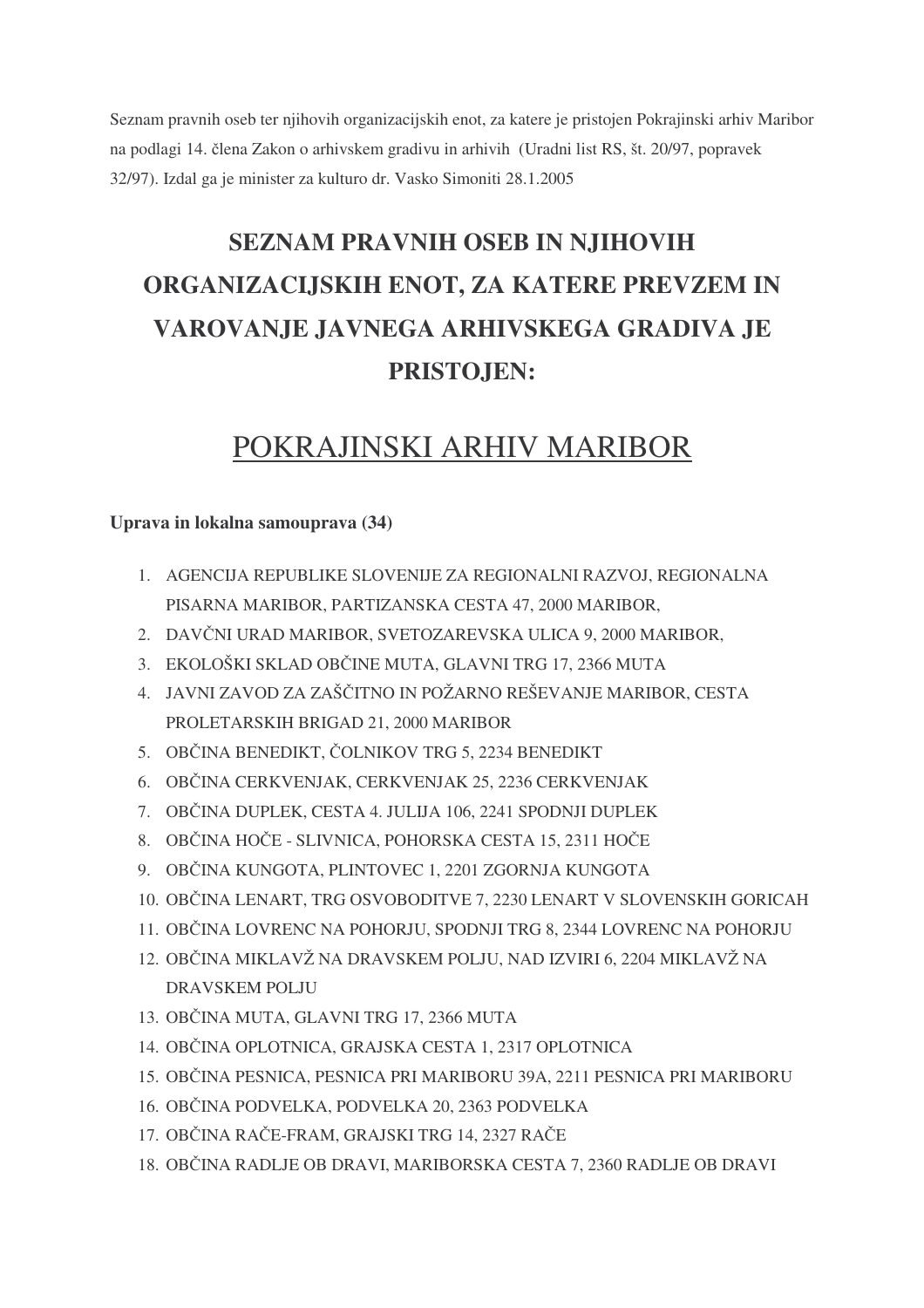- 19. OBČINA RIBNICA NA POHORJU, RIBNICA NA POHORJU 1, 2364 RIBNICA NA **POHORJU**
- 20. OBČINA RUŠE, TRG VSTAJE 11, 2342 RUŠE
- 21. OBČINA SELNICA OB DRAVI, SLOVENSKI TRG 4, 2352 SELNICA OB DRAVI
- 22. OBČINA SLOVENSKA BISTRICA, KOLODVORSKA ULICA 10, 2310 SLOVENSKA **BISTRICA**
- 23. OBČINA STARŠE, STARŠE 93, 2205 STARŠE
- 24. OBČINA SVETA ANA V SLOVENSKIH GORICAH, SVETA ANA V SLOVENSKIH GORICAH 17, 2233 SVETA ANA V SLOVENSKIH GORICAH
- 25. OBČINA ŠENTILJ, MAISTROVA ULICA 2, 2212 ŠENTILJ V SLOVENSKIH GORICAH
- 26. OBČINA VUZENICA, MLADINSKA ULICA 1, 2367 VUZENICA
- 27. OBMOČNA GEODETSKA UPRAVA MARIBOR, ULICA HEROJA TOMŠIČA 2, 2000 MARIBOR
- 28. UPRAVNA ENOTA LENART, TRG OSVOBODITVE 7, 2230 LENART V SLOVENSKIH GORICAH
- 29. UPRAVNA ENOTA MARIBOR, ULICA HEROJA STANETA 1, 2000 MARIBOR
- 30. UPRAVNA ENOTA PESNICA, PESNICA PRI MARIBORU 39A, 2211 PESNICA PRI MARIBORU
- 31. UPRAVNA ENOTA RADLJE OB DRAVI, MARIBORSKA CESTA 7, 2360 RADLJE OB DRAVI
- 32. UPRAVNA ENOTA RUŠE, KOLODVORSKA ULICA 9, 2342 RUŠE
- 33. UPRAVNA ENOTA SLOVENSKA BISTRICA, KOLODVORSKA ULICA 10, 2310 SLOVENSKA BISTRICA
- 34. URAD ZA ENERGETIKO, DISLOCIRANA ENOTA MARIBOR, VETRINJSKA ULICA 2, 2000 MARIBOR

#### **Pravosodje (21)**

- 1. DELOVNO SODIŠČE MARIBOR, GLAVNI TRG 17, 2000 MARIBOR
- 2. DRŽAVNO PRAVOBRANILSTVO ODDELEK MARIBOR, GLAVNI TRG 17, 2000 MARIBOR
- 3. NOTAR AJDIČ TOMISLAV, PARTIZANSKA CESTA 13A, 2000 MARIBOR
- 4. NOTAR BOHINC STANISLAV, PARTIZANSKA CESTA 6, 2000 MARIBOR
- 5. NOTAR BUKOVIČ FRIDERIK, ULICA VITA KRAIGHERJA 5, 2000 MARIBOR
- 6. NOTAR LEŠNIK MILOŠ, TRG OSVOBODITVE 15, 2230 LENART V SLOVENSKIH GORICAH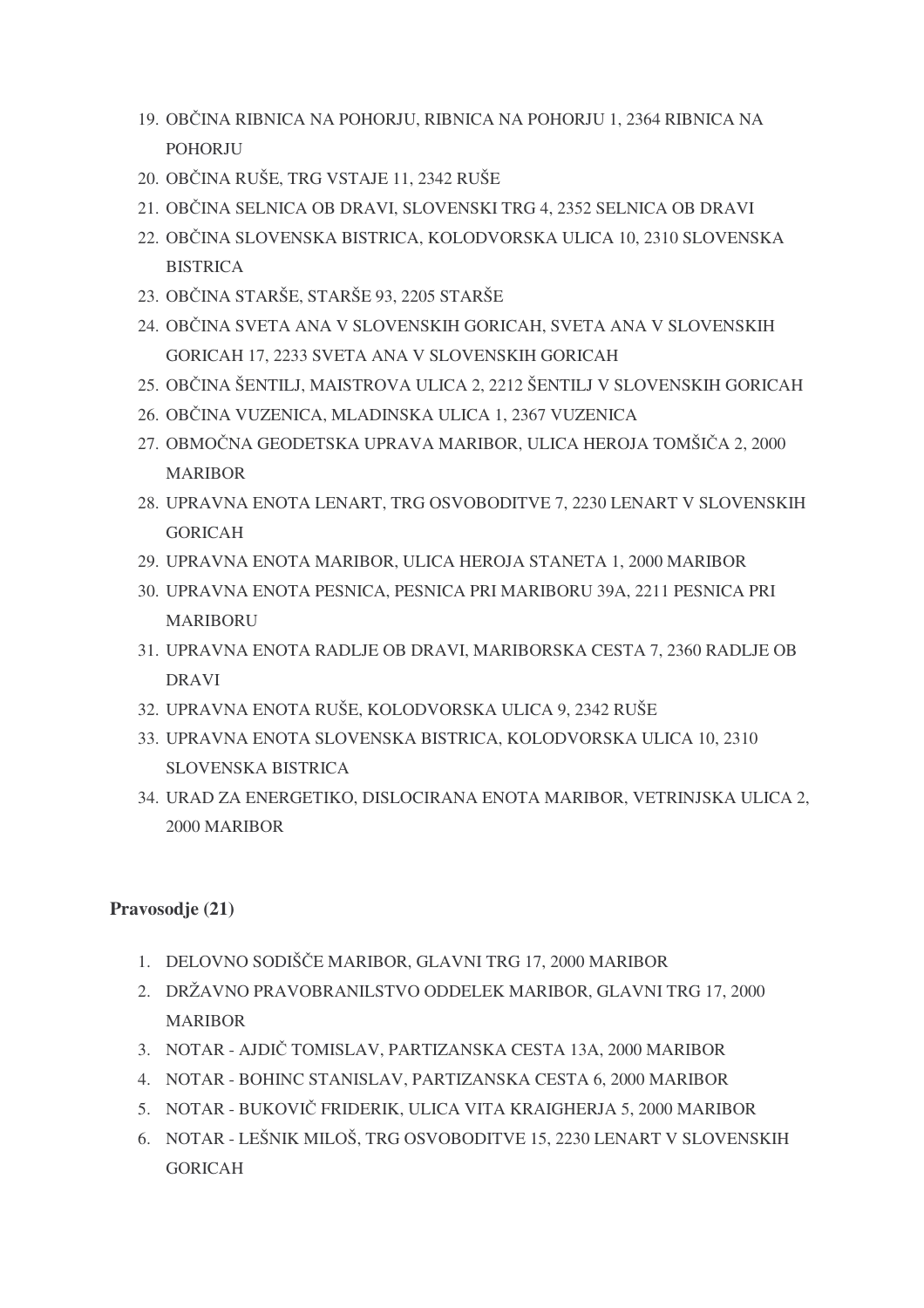- 7. NOTARKA KALINGER DUŠICA, GREGORČIČEVA ULICA 4, 2000 MARIBOR
- 8. NOTARKA HORVAT BREDA, VETRINJSKA ULICA 11, 2000 MARIBOR
- 9. NOTARKA ŠKRK JOŽICA, TRG SVOBODE 28, 2310 SLOVENSKA BISTRICA
- 10. OKRAJNO SODIŠČE V LENARTU, JUROVSKA CESTA 15, 2230 LENART V SLOVENSKIH GORICAH
- 11. OKRAJNO SODIŠČE V MARIBORU, SODNA ULICA 14, 2000 MARIBOR
- 12. OKRAJNO SODIŠČE V SLOVENSKI BISTRICI, KOLODVORSKA ULICA 8, 2310 SLOVENSKA BISTRICA
- 13. OKROŽNO DRŽAVNO TOŽILSTVO V MARIBORU, ULICA TALCEV 24, 2000 MARIBOR
- 14. OKROŽNO SODIŠČE V MARIBORU, SODNA ULICA 14, 2000 MARIBOR
- 15. SODNIK ZA PREKRŠKE LENART, TRG OSVOBODITVE 15, 2230 LENART V SLOVENSKIH GORICAH
- 16. SODNIK ZA PREKRŠKE MARIBOR, ULICA VITA KRAIGHERJA 5, 2000 MARIBOR
- 17. SODNIK ZA PREKRŠKE RADLJE OB DRAVI, MARIBORSKA CESTA 7, 2360 RADLJE OB DRAVI
- 18. SODNIK ZA PREKRŠKE SLOVENSKA BISTRICA, TRG SVOBODE 26, 2310 SLOVENSKA BISTRICA
- 19. UPRAVNO SODIŠČE, ODDELEK V MARIBORU, ULICA VITA KRAIGHERJA 5, 2000 MARIBOR
- 20. VIŠJE SODIŠČE V MARIBORU, SODNA ULICA 14, 2000 MARIBOR
- 21. VRHOVNO DRŽAVNO TOŽILSTVO REPUBLIKE SLOVENIJE, ZUNANJI ODDELEK V MARIBORU, ULICA TALCEV 24, 2000 MARIBOR

#### **Vzgoja in izobraževanje (130)**

- 1. I. GIMNAZIJA MARIBOR, TRG GENERALA MAISTRA 1, 2000 MARIBOR
- 2. II. GIMNAZIJA MARIBOR, TRG MILOŠA ZIDANŠKA 1, 2000 MARIBOR
- 3. III. GIMNAZIJA MARIBOR, GOSPOSVETSKA CESTA 4, 2000 MARIBOR
- 4. ANDRAGOŠKI ZAVOD MARIBOR LJUDSKA UNIVERZA, MAISTROVA ULICA 5, 2000 MARIBOR
- 5. CENTER ZA SLUH IN GOVOR MARIBOR, VINARSKA ULICA 6, 2000 MARIBOR
- 6. DIJAŠKI DOM 26. JUNIJ MARIBOR, ŽELEZNIKOVA ULICA 12, 2000 MARIBOR
- 7. DIJAŠKI DOM DRAVA MARIBOR, SMETANOVA ULICA 67, 2000 MARIBOR
- 8. DIJAŠKI DOM MARIBOR, GOSPOSVETSKA CESTA 89, 2000 MARIBOR
- 9. DIJAŠKI DOM LIZIKE JANČAR, TITOVA CESTA 24A, 2000 MARIBOR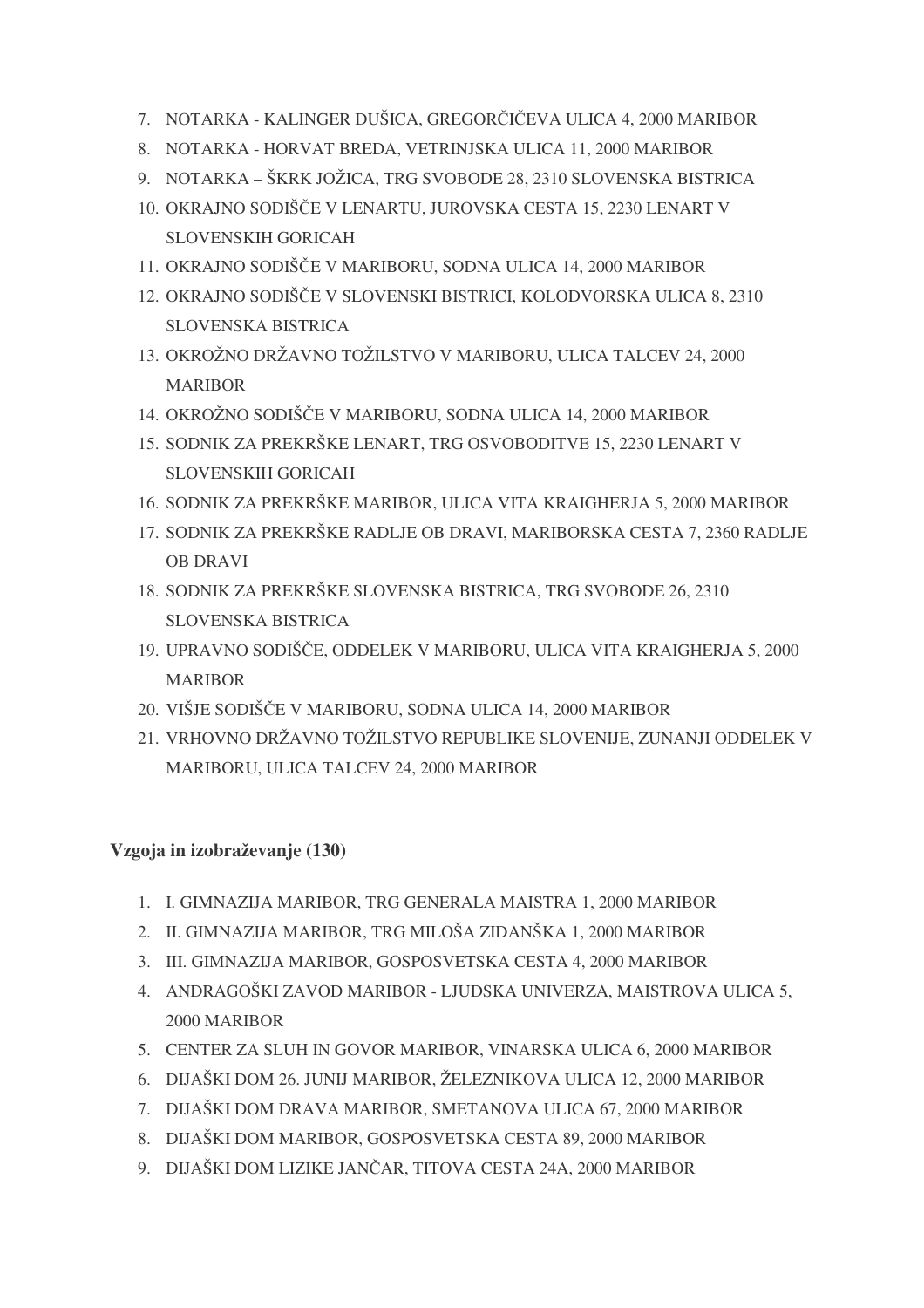- 10. DIJAŠKI DOM TEZNO MARIBOR, ZOLAJEVA ULICA 13, 2000 MARIBOR
- 11. DOM ANTONA SKALE MARIBOR, MAJCIGERJEVA ULICA 37, 2000 MARIBOR
- 12. GIMNAZIJA IN SREDNJA KEMIJSKA ŠOLA RUŠE, ŠOLSKA ULICA 16, 2342 RUŠE
- 13. GLASBENA ŠOLA RADLJE OB DRAVI, KOROŠKA CESTA 16, 2360 RADLJE OB DRAVI
- 14. IZOBRAŽEVALNI CENTER ZA SLO IN DS MESTA MARIBOR, BEZJAKOVA ULICA, 2341 LIMBUŠ
- 15. JAVNI VZGOJNO VARSTVENI ZAVOD LENART, GUBČEVA ULICA 3, 2230 LENART V SLOVENSKIH GORICAH
- 16. LESARSKA ŠOLA MARIBOR, LESARSKA ULICA 2, 2000 MARIBOR
- 17. LJUDSKA UNIVERZA LENART, NIKOVA ULICA 9, 2230 LENART V SLOVENSKIH GORICAH
- 18. LJUDSKA UNIVERZA RADLJE OB DRAVI, KOROŠKA CESTA 2, 2360 RADLJE OB DRAVI
- 19. LJUDSKA UNIVERZA SLOVENSKA BISTRICA, PARTIZANSKA ULICA 22, 2310 SLOVENSKA BISTRICA
- 20. MLADINSKI DOM MARIBOR, ULICA SAŠE DEVA 21, 2000 MARIBOR
- 21. OSNOVNA ŠOLA ANGELA BESEDNJAKA MARIBOR, CELJSKA ULICA 11, 2000 MARIBOR
- 22. OSNOVNA ŠOLA ANICE ČERNEJEVE MAKOLE, MAKOLE 24, 2321 MAKOLE
- 23. OSNOVNA ŠOLA ANTONA INGOLIČA SP.POLSKAVA, SPODNJA POLSKAVA 240, 2331 PRAGERSKO
- 24. OSNOVNA ŠOLA BENEDIKT, ŠOLSKA ULICA 2, 2234 BENEDIKT,
- 25. OSNOVNA ŠOLA BOJANA ILICHA MARIBOR, MLADINSKA ULICA 13, 2000 MARIBOR
- 26. OSNOVNA ŠOLA BORCEV ZA SEVERNO MEJO MARIBOR, BORCEV ZA SEVERNO MEJO 16, 2000 MARIBOR
- 27. OSNOVNA ŠOLA BORISA KIDRIČA MARIBOR, ŽOLGARJEVA ULICA 4, 2000 **MARIBOR**
- 28. OSNOVNA ŠOLA BRATOV POLANČIČEV MARIBOR, PREŠERNOVA ULICA 19, 2000 MARIBOR
- 29. OSNOVNA ŠOLA BREZNO-PODVELKA, BREZNO 78, 2363 PODVELKA
- 30. OSNOVNA ŠOLA CERKVENJAK SV. ANDRAŽ, CERKVENJAK 34, 2236 CERKVENJAK
- 31. OSNOVNA ŠOLA ČREŠNJEVEC, ČREŠNJEVEC 47, 2310 SLOVENSKA BISTRICA
- 32. OSNOVNA ŠOLA DRAGA KOBALA MARIBOR, TOLSTOJEVA ULICA 3, 2000 MARIBOR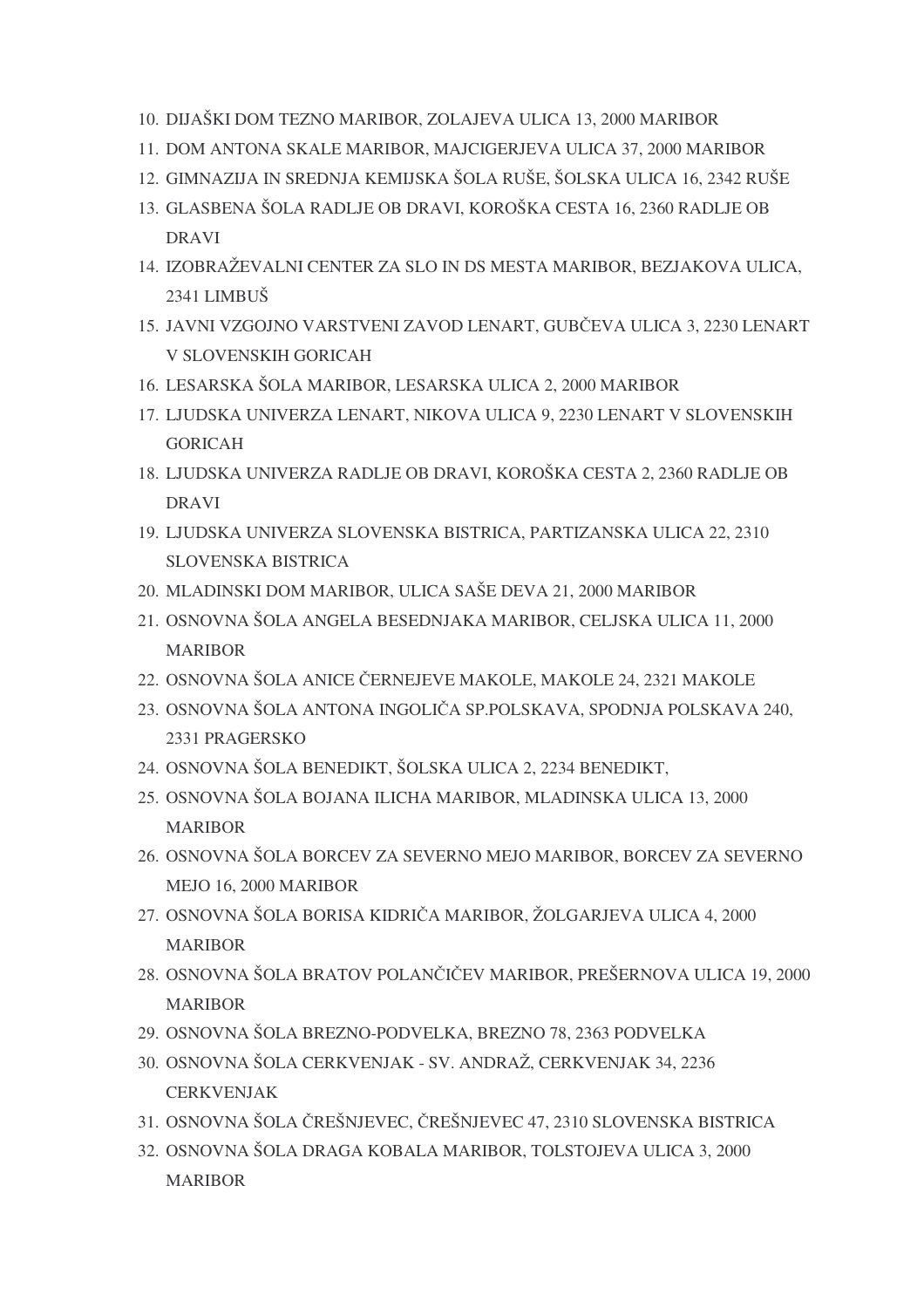- 33. OSNOVNA ŠOLA DUPLEK, KORENSKA CESTA 31, 2241 SPODNJI DUPLEK
- 34. OSNOVNA ŠOLA DUŠANA FLISA HOČE, ŠOLSKA ULICA 10, 2311 HOČE
- 35. OSNOVNA ŠOLA FRAM, FRAM 56, 2313 FRAM
- 36. OSNOVNA ŠOLA FRANCA ROZMANA-STANETA MARIBOR, KERSNIKOVA ULICA 10, 2000 MARIBOR
- 37. OSNOVNA ŠOLA FRANCETA PREŠERNA MARIBOR, ŽOLGARJEVA ULICA 2, 2000 MARIBOR
- 38. OSNOVNA ŠOLA GUSTAVA ŠILIHA LAPORJE, LAPORJE 31, 2318 LAPORJE
- 39. OSNOVNA ŠOLA GUSTAVA ŠILIHA MARIBOR, MAJCIGERJEVA ULICA 31, 2000 MARIBOR
- 40. OSNOVNA ŠOLA IVANA CANKARJA MARIBOR, CANKARJEVA ULICA 5, 2000 MARIBOR
- 41. OSNOVNA ŠOLA JAKOBSKI DOL, SPODNJI JAKOBSKI DOL 4, 2222 JAKOBSKI DOL
- 42. OSNOVNA ŠOLA JANKA GLAZERJA RUŠE, LESJAKOVA ULICA 4, 2342 RUŠE
- 43. OSNOVNA ŠOLA JANKA PADEŽNIKA MARIBOR, IZTOKOVA ULICA 6, 2000 **MARIBOR**
- 44. OSNOVNA ŠOLA JARENINA, JARENINSKI DOL 26, 2221 JARENINA
- 45. OSNOVNA ŠOLA KAMNICA, VRBANSKA CESTA 93, 2351 KAMNICA
- 46. OSNOVNA ŠOLA KORENA, ZGORNJA KORENA 32, 2242 ZGORNJA KORENA
- 47. OSNOVNA ŠOLA KUNGOTA, PLINTOVEC 10B, 2201 ZGORNJA KUNGOTA
- 48. OSNOVNA ŠOLA LENART V SLOVENSKIH GORICAH, PTUJSKA CESTA 25, 2230 LENART V SLOVENSKIH GORICAH,
- 49. OSNOVNA ŠOLA LOVRENC NA POHORJU, ŠOLSKA ULICA 6, 2344 LOVRENC NA POHORJU
- 50. OSNOVNA ŠOLA LUDVIKA PLIBERŠKA MARIBOR, LACKOVA CESTA 4, 2000 **MARIBOR**
- 51. OSNOVNA ŠOLA MAKSA DURJAVE MARIBOR, RUŠKA CESTA 15, 2000 MARIBOR
- 52. OSNOVNA ŠOLA MALEČNIK, MALEČNIK 61
- 53. OSNOVNA ŠOLA MARTIN KONŠAK MARIBOR, PREKMURSKA ULICA 67, 2000 MARIBOR
- 54. OSNOVNA ŠOLA MIKLAVŽ NA DRAVSKEM POLJU, CESTA V DOBROVCE 21, 2204 MIKLAVŽ NA DRAVSKEM POLJU
- 55. OSNOVNA ŠOLA MINKE NAMESTNIK SONJE SLOVENSKA BISTRICA, PARTIZANSKA ULICA 20, 2310 SLOVENSKA BISTRICA
- 56. OSNOVNA ŠOLA MUTA, ŠOLSKA ULICA 6, 2366 MUTA
- 57. OSNOVNA ŠOLA PARTIZANSKA BOLNIŠNICA JESEN TINJE, VELIKO TINJE 29, 2316 ZGORNJA LOŽNICA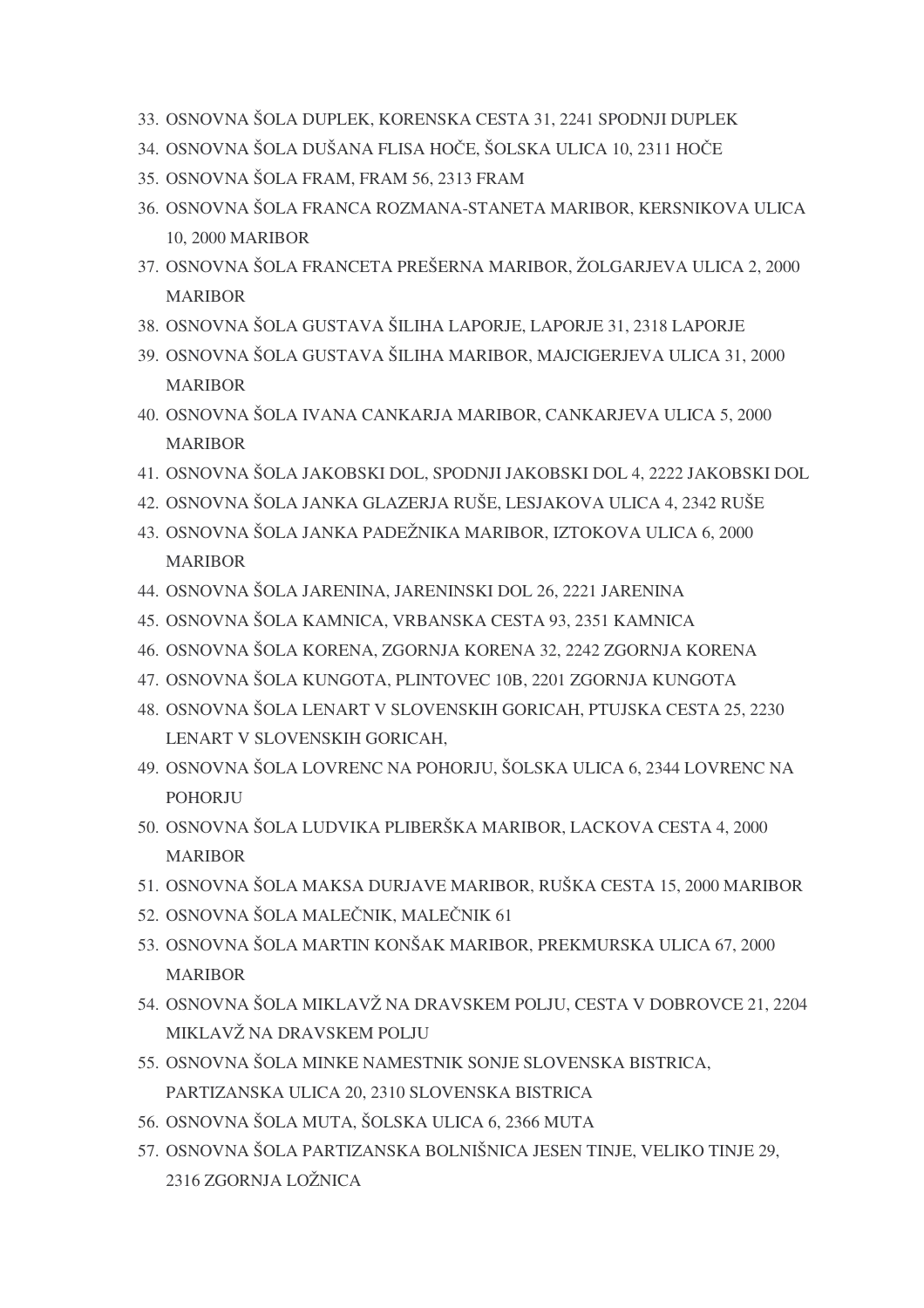- 58. OSNOVNA ŠOLA PESNICA, PESNICA PRI MARIBORU 44, 2211 PESNICA PRI MARIBORU
- 59. OSNOVNA ŠOLA POHORSKEGA BATALJONA OPLOTNICA, ULICA POHORSKEGA BATALJONA 19, 2317 OPLOTNICA
- 60. OSNOVNA ŠOLA POHORSKEGA ODREDA SLOVENSKA BISTRICA, KOPALIŠKA ULICA 1, 2310 SLOVENSKA BISTRICA
- 61. OSNOVNA ŠOLA POLJČANE, DRAVINJSKA CESTA, 2319 POLJČANE
- 62. OSNOVNA ŠOLA PREŽIHOVEGA VORANCA MARIBOR, GOSPOSVETSKA CESTA 10, 2000 MARIBOR
- 63. OSNOVNA ŠOLA RAČE, GRAJSKI TRG 1, 2327 RAČE
- 64. OSNOVNA ŠOLA RADA ROBIČA LIMBUŠ, LIMBUŠKA CESTA 62, 2341 LIMBUŠ
- 65. OSNOVNA ŠOLA RADLJE OB DRAVI, KOROŠKA CESTA 17, 2360, RADLJE OB DRAVI
- 66. OSNOVNA ŠOLA RIBNICA NA POHORJU, RIBNICA NA POHORJU 29, 2364 RIBNICA NA POHORJU
- 67. OSNOVNA ŠOLA SELNICA OB DRAVI, MARIBORSKA CESTA 30, 2352 SELNICA OB DRAVI
- 68. OSNOVNA ŠOLA SLADKI VRH, SLADKI VRH 8A, 2214 SLADKI VRH
- 69. OSNOVNA ŠOLA SLAVE KLAVORE MARIBOR, ŠTREKLJEVA ULICA 31, 2000 MARIBOR
- 70. OSNOVNA ŠOLA SLIVNICA, MARIBORSKA CESTA 4, 2312 OREHOVA VAS
- 71. OSNOVNA ŠOLA STARŠE, STARŠE 5, 2205 STARŠE
- 72. OSNOVNA ŠOLA SVETA ANA, SV. ANA V SLOV. GORICAH 14, 2233 SVETA ANA V SLOVENSKIH GORICAH,
- 73. OSNOVNA ŠOLA SVETA TROJICA, MEZNARIČEVA ULICA 1, 2235 SVETA TROJICA V SLOVENSKIH GORICAH
- 74. OSNOVNA ŠOLA SVETI JURIJ, JUROVSKI DOL 13, 2223 JUROVSKI DOL,
- 75. OSNOVNA ŠOLA ŠENTILJ, MLADINSKA ULICA 13, 2212 ŠENTILJ V SLOVENSKIH GORICAH
- 76. OSNOVNA ŠOLA ŠMARTNO NA POHORJU, ŠMARTNO NA POHORJU 24A, 2315 ŠMARTNO NA POHORJU
- 77. OSNOVNA ŠOLA TABOR I MARIBOR, ULICA ARNOLDA TOVORNIKA 21, 2000 MARIBOR
- 78. OSNOVNA ŠOLA TABOR II MARIBOR, KLINETOVA ULICA 18, 2000 MARIBOR
- 79. OSNOVNA ŠOLA TONETA ČUFARJA MARIBOR, ZRKOVSKA CESTA 67, 2000 MARIBOR
- 80. OSNOVNA ŠOLA VOLIČINA, SPODNJA VOLIČINA 82, 2232 VOLIČINA,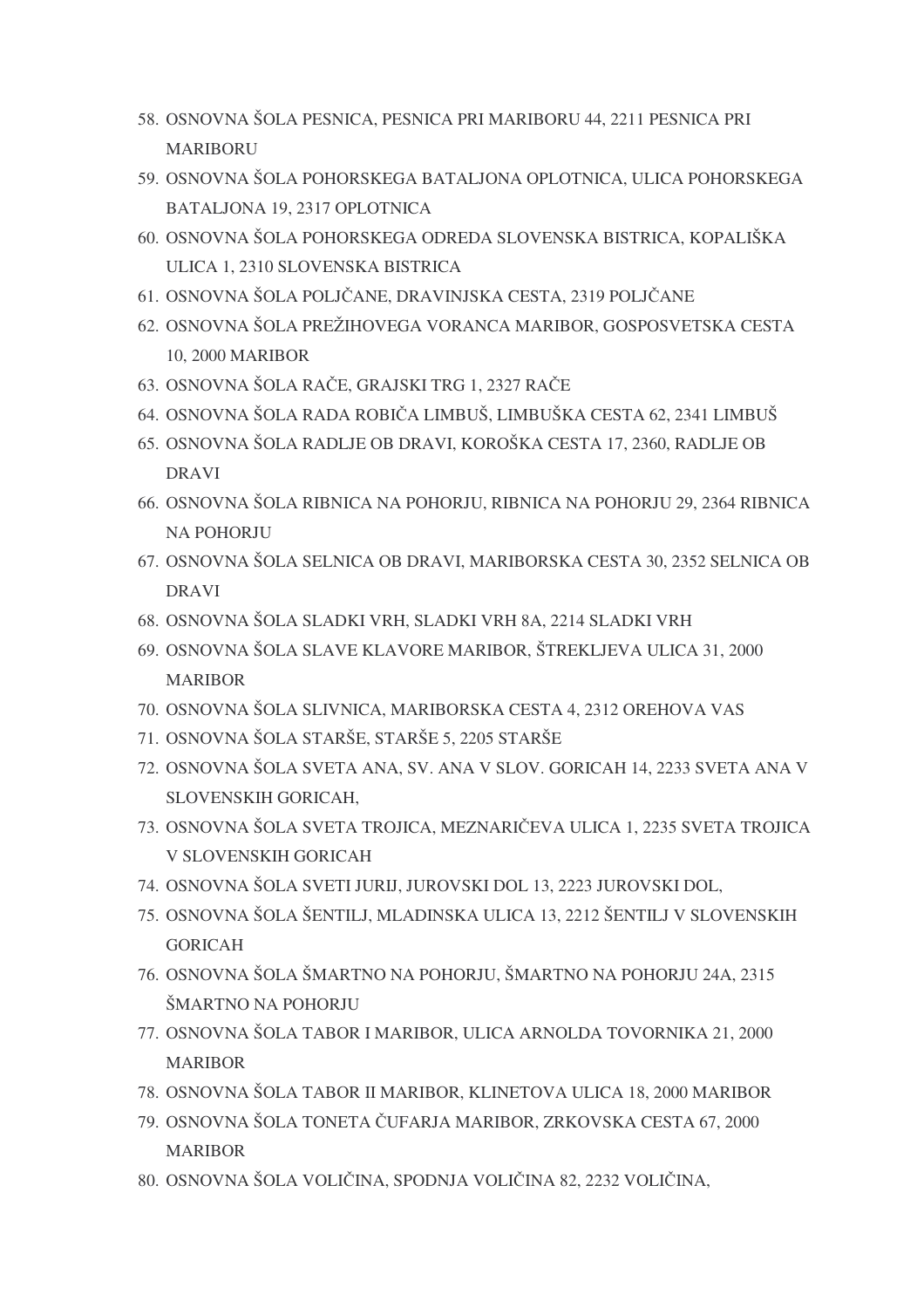- 81. OSNOVNA ŠOLA VUZENICA, MLADINSKA ULICA 3, 2367 VUZENICA
- 82. PEF-CENTER ZA PEDAGOŠKO IZOBRAŽEVANJE IN STROKOVNO IZPOPOL., KOROŠKA CESTA 160, 2000 MARIBOR
- 83. POMURSKI ZAVOD ZA IZOBRAŽEVANJE IN RAZISKAVE MURSKA SOBOTA, ŠOLSKO NASELJE 12, 2000 MARIBOR
- 84. POSLOVNA SKUPNOST OSNOVNIH ŠOL MARIBOR P.O., KERSNIKOVA ULICA 10, 2000 MARIBOR
- 85. PROMETNA ŠOLA MARIBOR, PRERADOVIČEVA ULICA 33, 2000 MARIBOR
- 86. SKUPNOST VRTCEV MARIBOR, DOGOŠKA CESTA 20, 2000 MARIBOR
- 87. SREDNJA EKONOMSKA ŠOLA MARIBOR, TRG BORISA KIDRIČA 3, 2000 MARIBOR
- 88. SREDNJA GLASBENA IN BALETNA ŠOLA MARIBOR, MLADINSKA ULICA 12, 2000 MARIBOR
- 89. SREDNJA GRADBENA ŠOLA MARIBOR, SMETANOVA ULICA 35, 2000 MARIBOR
- 90. SREDNJA KMETIJSKA ŠOLA MARIBOR, VRBANSKA CESTA 30, 2000 MARIBOR
- 91. SREDNJA STROJNA IN POSLOVNA ŠOLA MARIBOR, ZOLAJEVA ULICA 12, 2000 MARIBOR
- 92. SREDNJA STROJNA ŠOLA MARIBOR, SMETANOVA ULICA 18, 2000 MARIBOR
- 93. SREDNJA ŠOLA ELEKTROTEHN.IN RAČUNAL, SMETANOVA ULICA 6, 2000 MARIBOR
- 94. SREDNJA ŠOLA KMETIJSKE MEHANIZACIJE MARIBOR, VRBANSKA CESTA 30, 2000 MARIBOR
- 95. SREDNJA ŠOLA MUTA, KOROŠKA CESTA 53, 2366 MUTA
- 96. SREDNJA ŠOLA SLOVENSKA BISTRICA, PARTIZANSKA ULICA 22, 2310 SLOVENSKA BISTRICA
- 97. SREDNJA ŠOLA ZA GOSTINSTVO IN TURIZEM MARIBOR, MLADINSKA ULICA 14A, 2000 MARIBOR
- 98. SREDNJA TEKSTILNA ŠOLA MARIBOR, PARK MLADIH 8, 2000 MARIBOR
- 99. SREDNJA TRGOVSKA ŠOLA MARIBOR, MLADINSKA ULICA 14, 2000 MARIBOR
- 100. SREDNJA ZDRAVSTVENA ŠOLA JUGE POLAK, TRG MILOŠA ZIDANŠKA 3, 2000 MARIBOR
- 101. SVETOVALNI CENTER ZA OTROKE, MLADOSTNIKE IN STARŠE MARIBOR, LAVRIČEVA ULICA 5, 2000 MARIBOR
- 102. UNIVERZA V LJUBLJANI, TEOLOŠKA FAKULTETA, ENOTA V MARIBORU, SLOVENSKA ULICA 17, 2000 MARIBOR
- 103. UNIVERZA V MARIBORU, SLOMŠKOV TRG 15, 2000 MARIBOR
- 104. UNIVERZA V MARIBORU, EKONOMSKO-POSLOVNA FAKULTETA, RAZLAGOVA ULICA 14, 2000 MARIBOR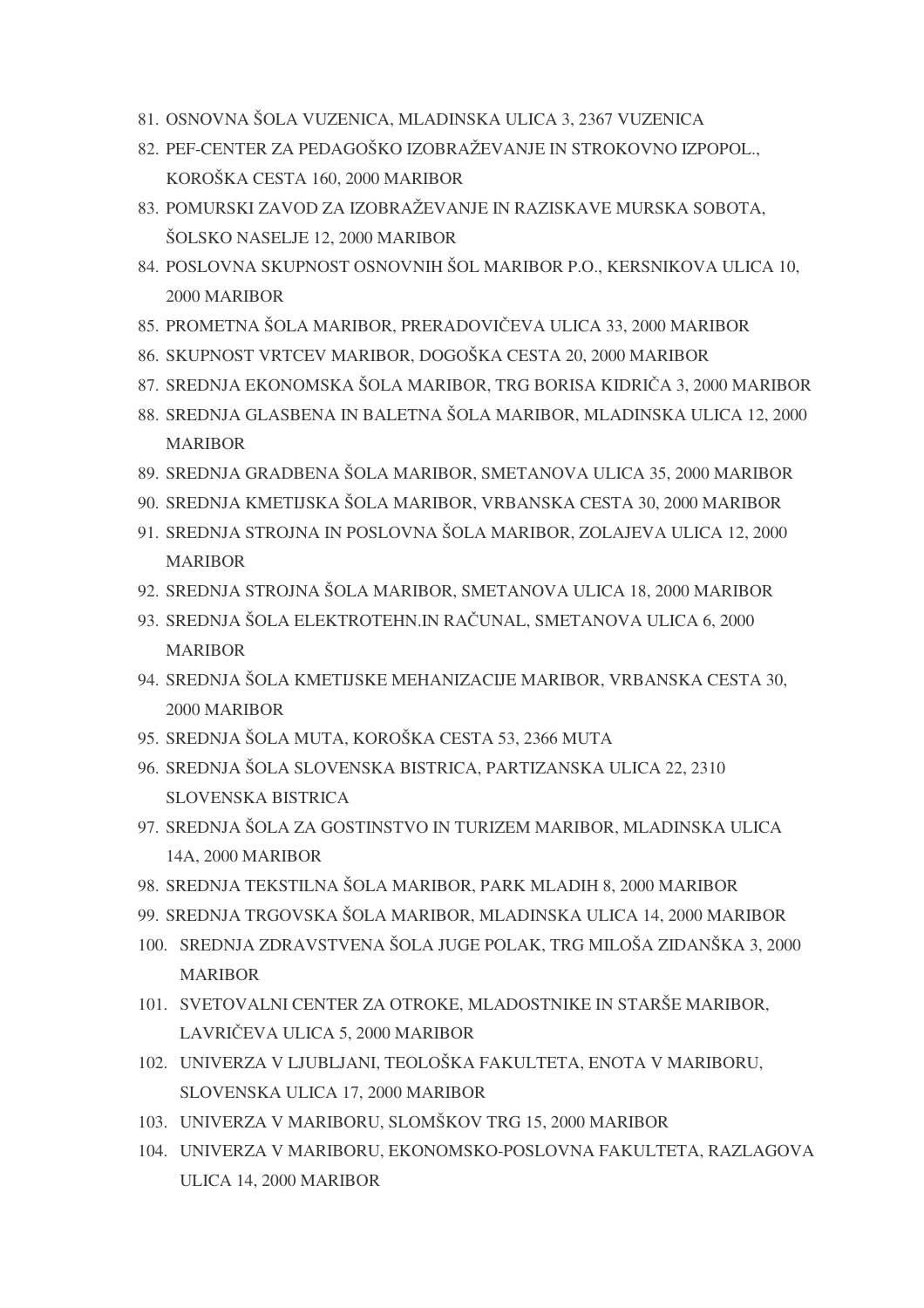- 105. UNIVERZA V MARIBORU, FAKULTETA ZA ELEKTROTEHNIKO RAČUNALNIŠTVO IN INFORMATIKO, SMETANOVA ULICA 17, 2000 MARIBOR
- 106. UNIVERZA V MARIBORU, FAKULTETA ZA KEMIJO IN KEMIJSKO TEHNOLOGIJO, SMETANOVA ULICA 17, 2000 MARIBOR
- 107. UNIVERZA V MARIBORU, FAKULTETA ZA STROJNIŠTVO, SMETANOVA ULICA 17, 2000 MARIBOR
- 108. UNIVERZA V MARIBORU, FAKULTETA ZA GRADBENIŠTVO, SMETANOVA ULICA 17, 2000 MARIBOR
- 109. UNIVERZA V MARIBORU, FAKULTETA ZA KMETIJSTVO, VRBANSKA CESTA 30, 2000 MARIBOR
- 110. UNIVERZA V MARIBORU, PEDAGOŠKA FAKULTETA, KOROŠKA CESTA 160, 2000 MARIBOR
- 111. UNIVERZA V MARIBORU, PRAVNA FAKULTETA, MLADINSKA ULICA 9, 2000 MARIBOR
- 112. UNIVERZA V MARIBORU, PRAVNA FAKULTETA, CENTER ZA PRAVNO IZOBRAŽEVANJE, MLADINSKA ULICA 9, 2000 MARIBOR
- 113. UNIVERZA V MARIBORU, ŠTUDENTSKI DOMOVI, GOSPOSVETSKA CESTA 83, 2000 MARIBOR
- 114. UNIVERZA V MARIBORU, VISOKA ZDRAVSTVENA ŠOLA, ŽITNA ULICA 15, 2000 MARIBOR
- 115. URAD REPUBLIKE SLOVENIJE ZA ŠOLSTVO, ORGANIZACIJSKA ENOTA MARIBOR, GLAVNI TRG 17B, 2000 MARIBOR
- 116. VIŠJA STROKOVNA ŠOLA ZA GOSTINSTVO MARIBOR, ZAGREBŠKA CESTA 18, 2000 MARIBOR
- 117. VRTEC BORISA PEČETA MARIBOR, TOMŠIČEVA ULICA 32, 2000 MARIBOR
- 118. VRTEC IVANA GLINŠKA MARIBOR, GLEDALIŠKA ULICA 6, 2000 MARIBOR
- 119. VRTEC JADVIGE GOLEŽ MARIBOR, BETNAVSKA CESTA 100, 2000 MARIBOR
- 120. VRTEC JOŽICE FLANDER MARIBOR, FOCHEVA ULICA 51, 2000 MARIBOR
- 121. VRTEC KOROŠKA VRATA MARIBOR, SMETANOVA ULICA 34A, 2000 MARIBOR
- 122. VRTEC OTONA ŽUPANČIČA MARIBOR, OBLAKOVA ULICA 5, 2000 MARIBOR
- 123. VRTEC POBREŽJE MARIBOR, CESTA XIV. DIVIZIJE 14A, 2000 MARIBOR
- 124. VRTEC SLOVENSKA BISTRICA, ZIDANŠKOVA ULICA 1A, 2310 SLOVENSKA **BISTRICA**
- 125. VRTEC STUDENCI MARIBOR, GROHARJEVA ULICA 22, 2000 MARIBOR
- 126. VRTEC TEZNO MARIBOR, DOGOŠKA CESTA 20, 2000 MARIBOR
- 127. VZGOJNOVARSTVENI ZAVOD ŠENTILJ, MAISTROVA ULICA 7, 2212 ŠENTILJ V SLOVENSKIH GORICAH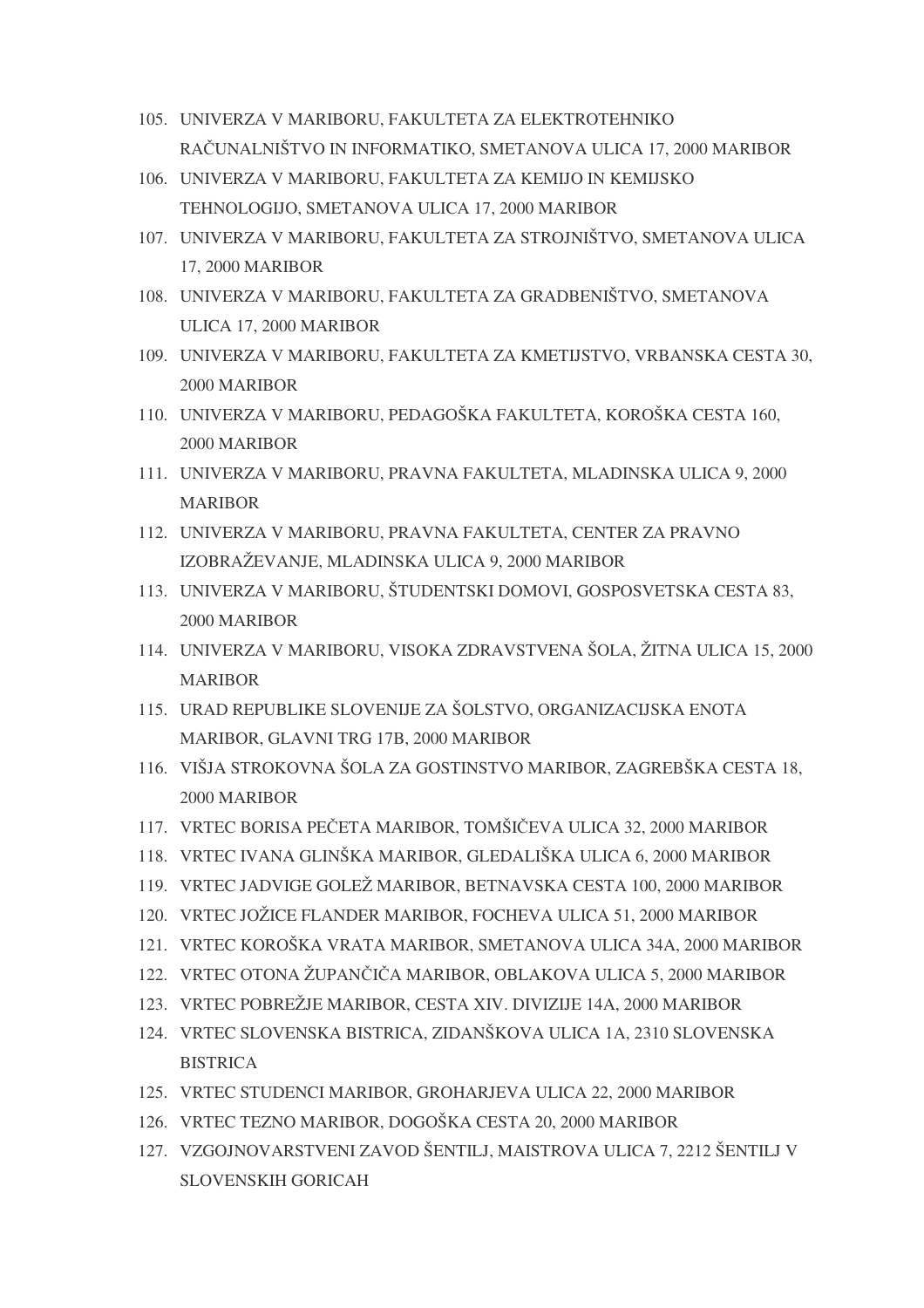- 128. ZAVOD REPUBLIKE SLOVENIJE ZA ŠOLSTVO, OBMOČNA ENOTA MARIBOR, TRG REVOLUCIJE 7, 2000 MARIBOR
- 129. ŽIVILSKA ŠOLA MARIBOR, PARK MLADIH 3, 2000 MARIBOR
- 130. NACIONALNI VETERINARSKI INŠTITUT, ENOTA MARIBOR, ŠENTILJSKA CESTA 109, 2000 MARIBOR

#### **Zdravstvo in socialno varstvo (25)**

- 1. CENTER ZA POMOČ NA DOMU MARIBOR, PARTIZANSKA CESTA 12, 2000 MARIBOR
- 2. CENTER ZA SOCIALNO DELO LENART, ILAUNIGOVA ULICA 19, 2230 LENART V SLOVENSKIH GORICAH
- 3. CENTER ZA SOCIALNO DELO MARIBOR, DVOAKOVA ULICA 5, 2000 MARIBOR
- 4. CENTER ZA SOCIALNO DELO PESNICA, PESNICA PRI MARIBORU 41, 2211 PESNICA PRI MARIBORU
- 5. CENTER ZA SOCIALNO DELO RADLJE OB DRAVI, MARIBORSKA CESTA 7, 2360 RADLJE OB DRAVI
- 6. CENTER ZA SOCIALNO DELO RUŠE, ŠOLSKA ULICA 16A, 2342 RUŠE
- 7. CENTER ZA SOCIALNO DELO SLOVENSKA BISTRICA, KOLODVORSKA ULICA 8, 2310 SLOVENSKA BISTRICA
- 8. DOM DR. JOŽETA POTRČA POLJČANE, POTRČEVA ULICA 1, 2319 POLJČANE
- 9. DOM STAREJŠIH OBČANOV TEZNO, PANONSKA ULICA 41, 2000 MARIBOR
- 10. DOM UPOKOJENCEV DANICE VOGRINEC MARIBOR, ČUFARJEVA CESTA 9, 2000 **MARIBOR**
- 11. JAVNI ZDRAVSTVENI ZAVOD MARIBORSKE LEKARNE MARIBOR, MINAIKOVA ULICA 6, 2000 MARIBOR
- 12. LEKARNA SLOVENSKA BISTRICA, PARTIZANSKA ULICA 1, 2310 SLOVENSKA **BISTRICA**
- 13. SPLOŠNA BOLNIŠNICA MARIBOR, LJUBLJANSKA ULICA 5, 2000 MARIBOR
- 14. VARSTVENO DELOVNI CENTER POLŽ MARIBOR, RAPOČEVA ULICA 13, 2000 MARIBOR
- 15. VETERINARSKA UPRAVA REPUBLIKE SLOVENIJE, OBMOČNI URAD MARIBOR, CANKARJEVA 25, 2000 MARIBOR
- 16. VZAJEMNA ZDRAVSTVENA ZAVAROVALNICA, D.V.Z., P. E. MARIBOR, SODNA ULICA 15, 2000 MARIBOR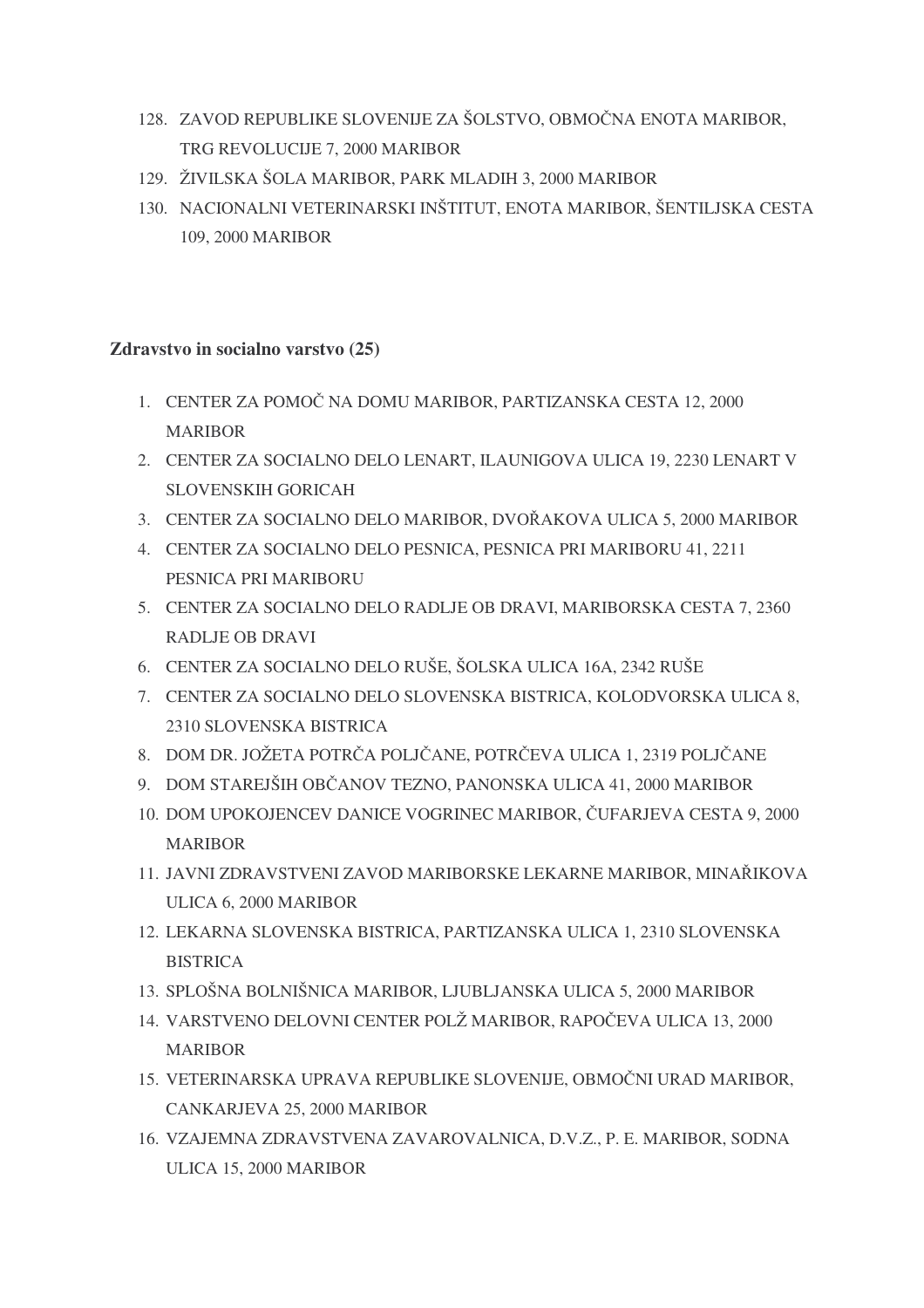- 17. VZGOJNI ZAVOD SLIVNICA PRI MARIBORU, POLANSKA CESTA 6, 2312 OREHOVA VAS
- 18. ZAVOD HRASTOVEC TRATE, HRASTOVEC V SLOV. GORICAH 22, 2230 LENART V SLOVENSKIH GORICAH
- 19. ZAVOD REPUBLIKE SLOVENIJE ZA ZAPOSLOVANJE, OBMOČNA SLUŽBA MARIBOR, GREGORČIČEVA ULICA 37, 2000 MARIBOR
- 20. ZAVOD ZA ZDRAVSTVENO VARSTVO MARIBOR, PRVOMAJSKA ULICA 1, 2000 MARIBOR
- 21. ZAVOD ZA ZDRAVSTVENO ZAVAROVANJE, OBMOČNA ENOTA MARIBOR, SODNA ULICA 15, 2000 MARIBOR
- 22. ZDRAVSTVENI DOM DR. ADOLFA DROLCA MARIBOR, ULICA TALCEV 9, 2000 MARIBOR
- 23. ZDRAVSTVENI DOM LENART, MAISTROVA ULICA 22, 2230 LENART V SLOVENSKIH GORICAH
- 24. ZDRAVSTVENI DOM RADLJE OB DRAVI, MARIBORSKA CESTA 37, 2360 RADLJE OB DRAVI
- 25. ZDRAVSTVENI DOM SLOVENSKA BISTRICA, PARTIZANSKA ULICA 30, 2310 SLOVENSKA BISTRICA

#### **Kultura, znanost, šport in rekreacija (32)**

- 1. CASINO MARIBOR IGRE NA SREČO D.D., GLAVNI TRG 1, 2000 MARIBOR
- 2. CENTER ZA INTERDISCIPLINARNE IN MULTIDISCIPLINARNE RAZISKAVE IN ŠTUDIJE UNIVERZE V MARIBORU, KREKOVA ULICA 2, 2000 MARIBOR
- 3. EKONOMSKI INSTITUT MARIBOR, EKONOMSKE RAZISKAVE IN PODJETNIŠTVO, D.O.O., 2000 MARIBOR
- 4. EVROPSKI CENTER ZA ETNIČNE, REGIONALNE IN SOCIOLOŠKE ŠTUDIJE UNIVERZE V MARIBORU, KREKOVA ULICA 2, 2000 MARIBOR
- 5. ISRUM INŠTITUT ZA SISTEMSKE RAZISKAVE UNIVERZE V MARIBORU, ZAVOD ZA ZNANSTVENO-RAZISKOVALNO DEJAVNOST, RAZLAGOVA ULICA 20, 2000 MARIBOR
- 6. JAVNI SKLAD REPUBLIKE SLOVENIJE ZA KULTURNE DEJAVNOSTI, OBMOČNA IZPOSTAVA LENART, NIKOVA ULICA 9, 2230 LENART V SLOVENSKIH GORICAH
- 7. JAVNI SKLAD REPUBLIKE SLOVENIJE ZA KULTURNE DEJAVNOSTI, OBMOČNA IZPOSTAVA MARIBOR, PARTIZANSKA CESTA 5, 2000 MARIBOR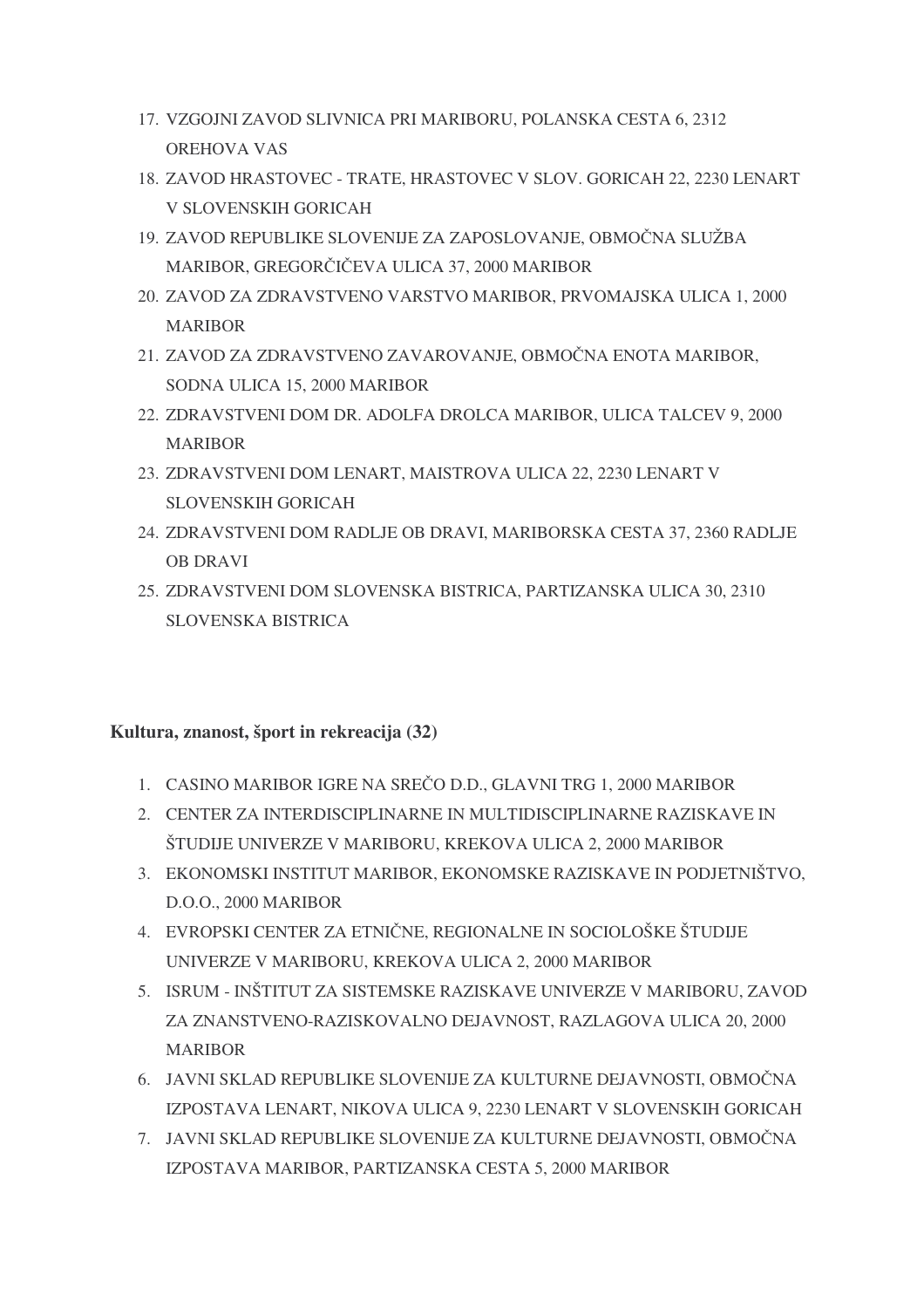- 8. JAVNI SKLAD REPUBLIKE SLOVENIJE ZA KULTURNE DEJAVNOSTI, OBMOČNA IZPOSTAVA PESNICA, PESNICA PRI MARIBORU 41, 2211 PESNICA PRI MARIBORU
- 9. JAVNI SKLAD REPUBLIKE SLOVENIJE ZA KULTURNE DEJAVNOSTI, OBMOČNA IZPOSTAVA RADLJE OB DRAVI, MARIBORSKA CESTA 7, 2360 RADLJE OB DRAVI
- 10. JAVNI SKLAD REPUBLIKE SLOVENIJE ZA KULTURNE DEJAVNOSTI, OBMOČNA IZPOSTAVA RUŠE, FALSKA CESTA 24, 2342 RUŠE
- 11. JAVNI SKLAD REPUBLIKE SLOVENIJE ZA KULTURNE DEJAVNOSTI, OBMOČNA IZPOSTAVA SLOVENSKA BISTRICA, GRAJSKA ULICA 11, 2310 SLOVENSKA **BISTRICA**
- 12. JAVNI ZAVOD CENTER ZA MLADE RUŠE, TRG VSTAJE 3, 2342 RUŠE
- 13. JAVNI ZAVOD DVORANA TABOR MARIBOR, KORESOVA ULICA 7, 2000 MARIBOR
- 14. JAVNI ZAVOD REPUBLIKE SLOVENIJE ZA VARSTVO KULTURNE DEDIŠČINE, ENOTA MARIBOR, SLOMŠKOV TRG 6, 2000 MARIBOR
- 15. KNJIŽNICA JOSIPA VOŠNJAKA SLOVENSKA BISTRICA, TRG SVOBODE 16, 2310 SLOVENSKA BISTRICA
- 16. KNJIŽNICA RADLJE OB DRAVI, KOROŠKA CESTA 2, 2360 RADLJE OB DRAVI
- 17. LUTKOVNO GLEDALIŠČE MARIBOR, ROTOVŠKI TRG 2, 2000 MARIBOR
- 18. MARIBORSKA KNJIŽNICA MARIBOR, ROTOVŠKI TRG 2, 2000 MARIBOR
- 19. MLADINSKI KULTURNI CENTER MARIBOR, LJUBLJANSKA ULICA 4, 2000 MARIBOR
- 20. MUZEJ NARODNE OSVOBODITVE MARIBOR, ULICA HEROJA TOMŠIČA 5, 2000 MARIBOR
- 21. NARODNI DOM MARIBOR, ULICA KNEZA KOCLJA 9, 2000 MARIBOR
- 22. POKRAJINSKI ARHIV MARIBOR, GLAVNI TRG 7, 2000 MARIBOR
- 23. POKRAJINSKI MUZEJ MARIBOR P.O., GRAJSKA ULICA 2, 2000 MARIBOR
- 24. SLOVENSKO NARODNO GLEDALIŠČE MARIBOR, SLOVENSKA ULICA 27, 2000 MARIBOR
- 25. ŠPORTNI CENTER MARIBOR, KOROŠKA CESTA 33, 2000 MARIBOR
- 26. UMETNOSTNA GALERIJA MARIBOR, STROSSMAYERJEVA ULICA 6, 2000 MARIBOR
- 27. UNIVERZA V MARIBORU, CENTER ZA UPORABNO MATEMATIKO IN TEORETIČNO FIZIKO P.O., KREKOVA ULICA 2, 2000 MARIBOR
- 28. UNIVERZA V MARIBORU, UNIVERZITETNA KNJIŽNICA MARIBOR, GOSPEJNA ULICA 10, 2000 MARIBOR
- 29. ZAVOD REPUBLIKE SLOVENIJE ZA VARSTVO NARAVE, SLOMŠKOV TRG 6, 2000 MARIBOR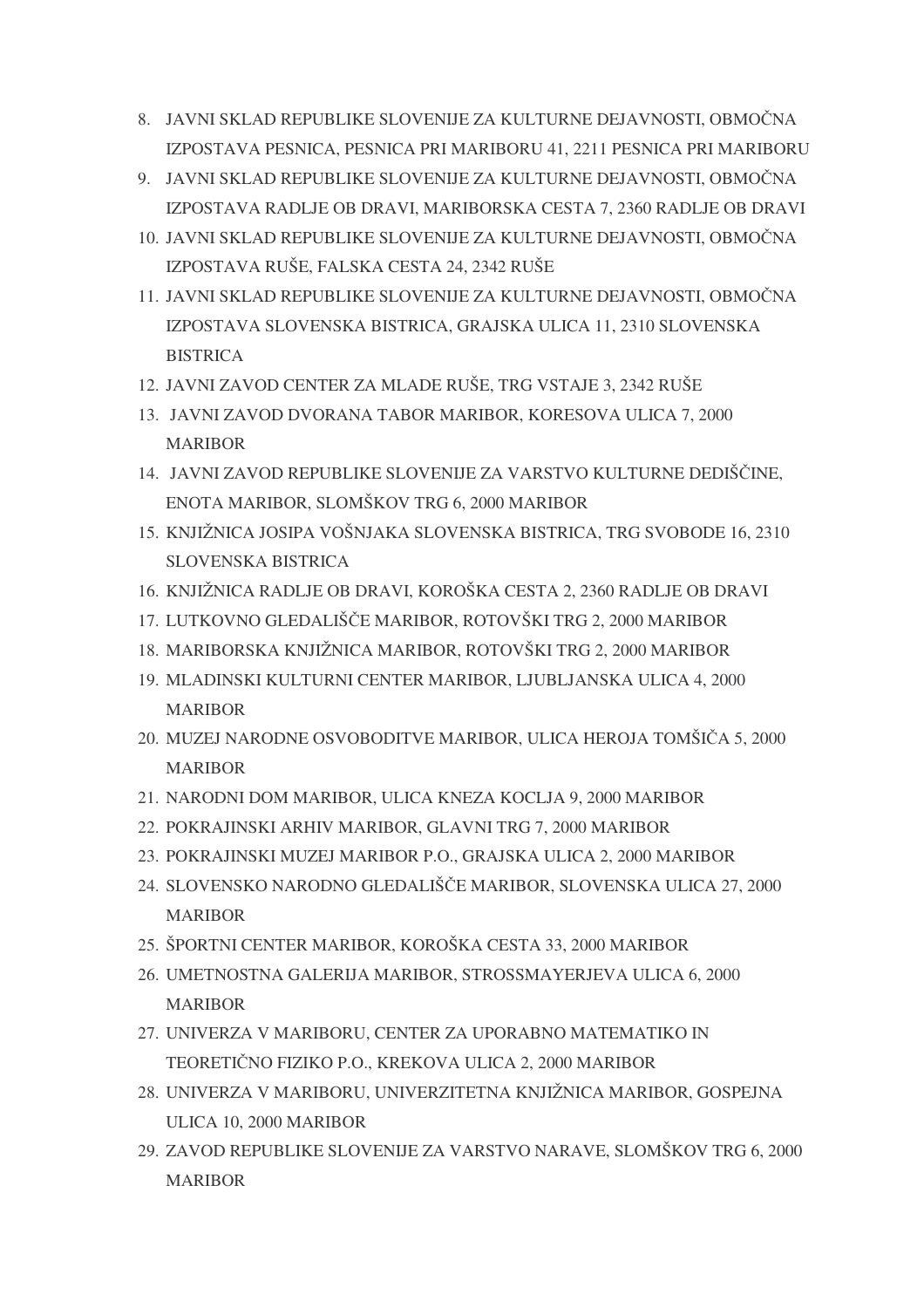- 30. ZAVOD ZA KULTURO SLOVENSKA BISTRICA, GRAJSKA ULICA 11, 2310 SLOVENSKA BISTRICA
- 31. ZAVOD ZA VARSTVO NARAVNE IN KULTURNE DEDIŠČINE MARIBOR P.O., SLOMŠKOV TRG 6, 2000 MARIBOR
- 32. ZAVOD ZA ŠPORT SLOVENSKA BISTRICA, PARTIZANSKA ULICA 35, 2310 SLOVENSKA BISTRICA

#### **Gospodarstvo (31)**

- 1. AERODROM MARIBOR D.O.O., LETALIŠKA CESTA 10, 2312 OREHOVA VAS
- 2. DRAVSKE ELEKTRARNE MARIBOR D.O.O., 2000 MARIBOR
- 3. DRUŽBENO PODJETJE ZA UPRAVLJANJE, VZDRŽEVANJE, MODERNIZACIJO IN IZGRADNJO KABELSKE TELEVIZIJE SB KRS, KOLODVORSKA ULICA 8, 2310 SLOVENSKA BISTRICA
- 4. ELEKTRO MARIBOR, JAVNO PODJETJE ZA DISTRIBUCIJO ELEKTRIČNE ENERGIJE D.D., VETRINJSKA ULICA 2, 2000 MARIBOR
- 5. GOSPODARSKA ZBORNICA SLOVENIJE, OBMOČNA ZBORNICA MARIBOR, ULICA TALCEV 24, 2000 MARIBOR
- 6. HIDROELEKTRARNE ELEKTRO MARIBOR PROIZVODNJA ELEKTRIKE, D.O.O., 2000 MARIBOR
- 7. JAVNI GOSPODARSKI ZAVOD ''KOZJAK'' MARIBOR, VOŠNJAKOVA ULICA 16, 2000, MARIBOR
- 8. JAVNI GOSPODARSKI ZAVOD ZA TURIZEM MARIBOR, PARTIZANSKA CESTA 47, 2000 MARIBOR,
- 9. JAVNI MEDOBČINSKI STANOVANJSKI SKLAD MARIBOR, GRAJSKI TRG 1, 2000 MARIBOR
- 10. JAVNI SKLAD OBČINE RUŠE ZA GOSPODARJENJE Z NEPREMIČNINAMI, TRG VSTAJE 11, 2342 RUŠE
- 11. JAVNI STANOVANJSKI SKLAD OBČINE RADLJE OB DRAVI, MARIBORSKA CESTA 7, 2360 RADLJE OB DRAVI
- 12. JAVNI STANOVANJSKI SKLAD OBČINE SLOVENSKA BISTRICA, KOLODVORSKA ULICA 10, 2310 SLOVENSKA BISTRICA
- 13. JAVNO KOMUNALNO PODJETJE RADLJE OB DRAVI D.O.O., MARIBORSKA CESTA 3, 2360 RADLJE OB DRAVI
- 14. JAVNO PODJETJE TOPLOTNA OSKRBA, D.O.O., MARIBOR, JADRANSKA CESTA 28, 2000 MARIBOR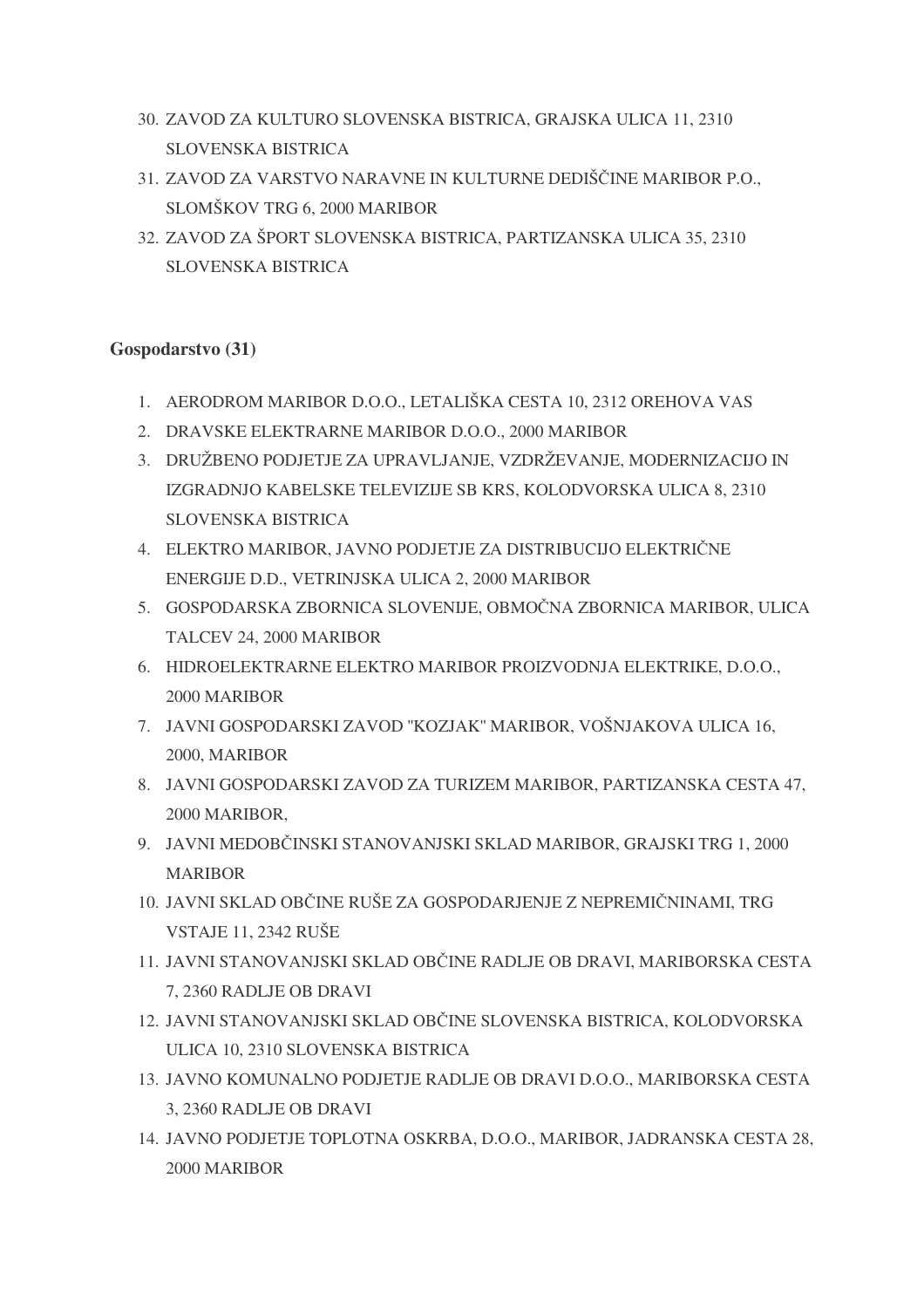- 15. JAVNO PODJETJE ZA GOSPODARJENJE S STAVBNIMI ZEMLJIŠČI D.O.O., GRAJSKA ULICA 7, 2000 MARIBOR,
- 16. KMETIJSKO GOZDARSKA ZBORNICA SLOVENIJE, KMETIJSKO GOZDARSKI ZAVOD MARIBOR, VINARSKA ULICA 14, 2000 MARIBOR
- 17. KOMUNALA SLOVENSKA BISTRICA PODJETJE ZA KOMUNALNE IN DRUGE STORITVE D.O.O., 2310 SLOVENSKA BISTRICA
- 18. MARIBORSKA RAZVOJNA AGENCIJA, GLAVNI TRG 17, 2000 MARIBOR,
- 19. POŠTA SLOVENIJE D.O.O., POSLOVNA ENOTA MARIBOR, PARTIZANSKA CESTA 54, 2000 MARIBOR
- 20. RAZVOJNI SKLAD OBČINE SLOVENSKA BISTRICA, KOLODVORSKA ULICA 10, 2310 SLOVENSKA BISTRICA
- 21. RAZVOJNO INFORMACIJSKI CENTER SLOVENSKA BISTRICA, KOLODVORSKA ULICA 10, 2310 SLOVENSKA BISTRICA
- 22. SKLAD SKUPNIH REZERV OBČINE SLOVENSKA BISTRICA, KOLODVORSKA ULICA 10, 2310 SLOVENSKA BISTRICA
- 23. SKLAD ZA INTERVENCIJE V PROIZVODNJI IN PORABI HRANE SLOVENSKA BISTRICA, TRG ALFONZA ŠARHA 1, 2310 SLOVENSKA BISTRICA
- 24. SKLAD ZA RAZVOJ MALEGA GOSPODARSTVA OBČINE RADLJE, MARIBORSKA CESTA 7, 2360 RADLJE OB DRAVI
- 25. SKLAD ZA RAZVOJ MALEGA GOSPODARSTVA OBČINE MUTA, GLAVNI TRG 17, 2366 MUTA
- 26. SNAGA JAVNO PODJETJE D.O.O., NASIPNA ULICA 64, 2000 MARIBOR,
- 27. STANOVANJSKI SKLAD OBČINE PODVELKA-RIBNICA, PODVELKA 20, 2363 PODVELKA
- 28. STANOVANJSKI SKLAD OBČINE MUTA, GLAVNI TRG 17, 2366 MUTA
- 29. TIC TURISTIČNO INFORMACIJSKI CENTER, MLADINSKA ULICA 1, 2367 **VUZENICA**
- 30. ZAVAROVALNICA TRIGLAV, OBMOČNA ENOTA MARIBOR, ULICA KNEZA KOCLJA 14, 2000 MARIBOR
- 31. ZAVOD ZA GOZDOVE SLOVENIJE, OBMOČNA ENOTA MARIBOR, TYRŠEVA ULICA 15, 2000 MARIBOR

### **Enota za Koroško**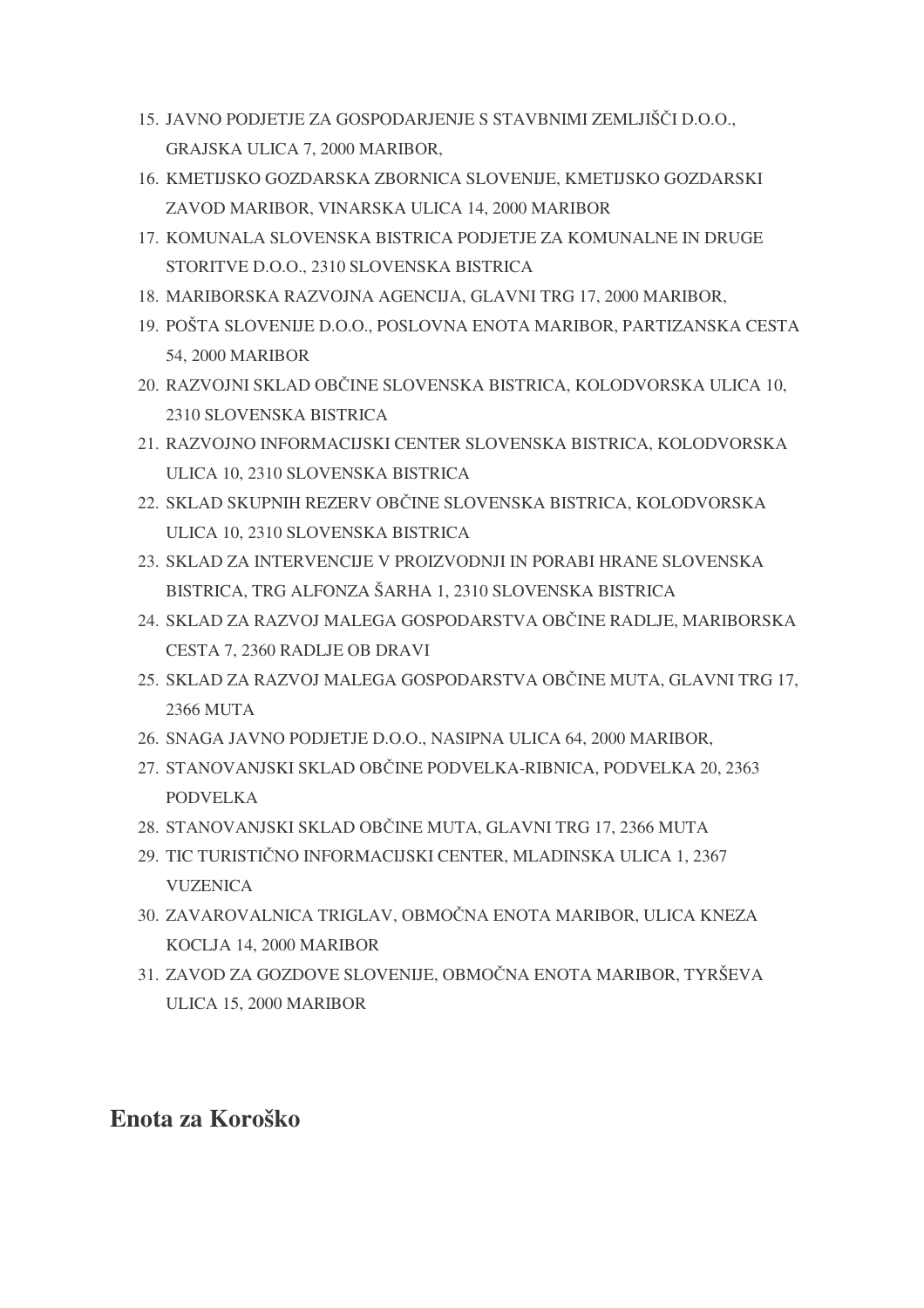#### **Uprava in lokalna samouprava (13)**

- 1. GASILSKI ZAVOD RAVNE NA KOROŠKEM, KOROŠKA CESTA 13, 2390 RAVNE NA KOROŠKEM
- 2. MESTNA OBČINA SLOVENJ GRADEC, ŠOLSKA ULICA 5, 2380 SLOVENJ GRADEC
- 3. OBČINA ČRNA NA KOROŠKEM, CENTER 101, 2393 ČRNA NA KOROŠKEM
- 4. OBČINA DRAVOGRAD, TRG 4. JULIJA 7, 2370 DRAVOGRAD
- 5. OBČINA MEŽICA, TRG SVOBODE 1, 2392 MEŽICA
- 6. OBČINA MISLINJA, ŠOLSKA CESTA 34, 2382 MISLINJA
- 7. OBČINA PREVALJE, TRG 2A, 2391 PREVALJE
- 8. OBČINA RAVNE NA KOROŠKEM, GAČNIKOVA POT 5, 2390 RAVNE NA KOROŠKEM
- 9. OBMOČNA GEODETSKA UPRAVA SLOVENJ GRADEC, FRANCETOVA CESTA 7, 2380, SLOVENJ GRADEC
- 10. UPRAVNA ENOTA DRAVOGRAD, MEŽA 10, 2370 DRAVOGRAD
- 11. UPRAVNA ENOTA RAVNE NA KOROŠKEM, ČEČOVJE 12A, 2390 RAVNE NA KOROŠKEM
- 12. UPRAVNA ENOTA SLOVENJ GRADEC, MEŠKOVA ULICA 2, 2380, SLOVENJ GRADEC
- 13. ZAVOD ZA URBANISTIČNO NAČRTOVANJE OBČIN DRAVOGRAD IN RAVNE, NA GRADU 5, 2390 RAVNE NA KOROŠKEM

#### **Pravosodje (9)**

- 1. DELOVNO SODIŠČE V MARIBORU, ODDELEK SLOVENJ GRADEC, KIDRIČEVA ULICA 1, 2380 SLOVENJ GRADEC
- 2. NOTAR MLAKAR JANEZ, GLAVNI TRG 39, 2380 SLOVENJ GRADEC
- 3. NOTARKA KRALJ SONJA, FRANCETOVA CESTA 7, 2380 SLOVENJ GRADEC
- 4. OKRAJNO SODIŠČE V SLOVENJ GRADCU, KIDRIČEVA ULICA 1, 2380 SLOVENJ GRADEC
- 5. OKROŽNO DRŽAVNO TOŽILSTVO V SLOVENJ GRADCU, FRANCETOVA CESTA 2, 2380 SLOVENJ GRADEC
- 6. OKROŽNO SODIŠČE V SLOVENJ GRADCU, KIDRIČEVA ULICA 1, 2380 SLOVENJ GRADEC
- 7. SODNIK ZA PREKRŠKE DRAVOGRAD, MEŽA 4, 2370 DRAVOGRAD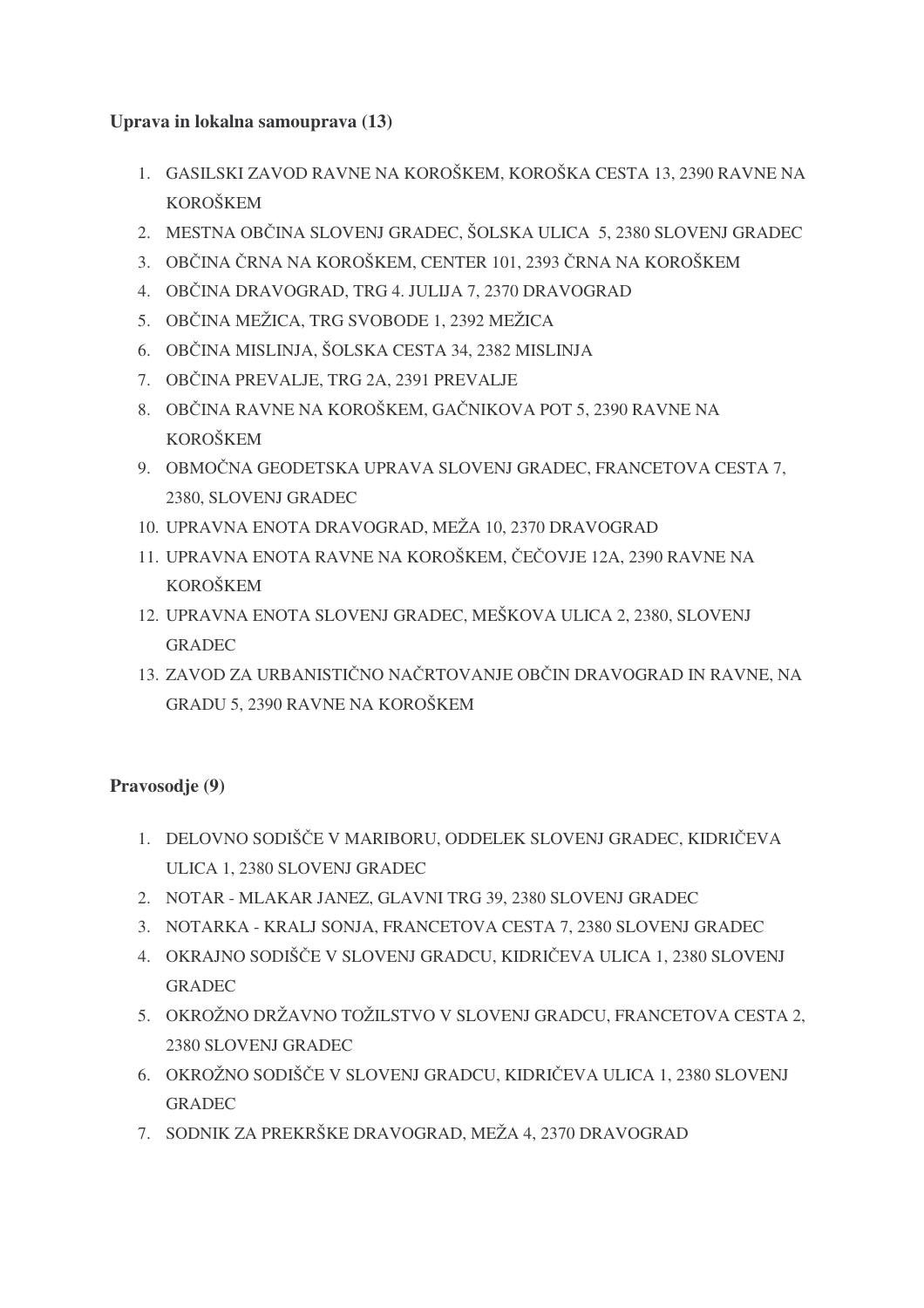- 8. SODNIK ZA PREKRŠKE RAVNE NA KOROŠKEM, ČEČOVJE 12A, 2390 RAVNE NA KOROŠKEM
- 9. SODNIK ZA PREKRŠKE SLOVENJ GRADEC, KIDRIČEVA ULICA 3, 2380 SLOVENJ GRADEC

#### **Vzgoja in izobraževanje (27)**

- 1. I. OSNOVNA ŠOLA SLOVENJ GRADEC, ŠERCERJEVA ULICA 7, 2380 SLOVENJ GRADEC
- 2. II. OSNOVNA ŠOLA SLOVENJ GRADEC, KOPALIŠKA ULICA 29, 2380 SLOVENJ GRADEC
- 3. III. OSNOVNA ŠOLA SLOVENJ GRADEC, ŠERCERJEVA ULICA 11, 2380 SLOVENJ GRADEC
- 4. GIMNAZIJA RAVNE NA KOROŠKEM, NA GRADU 4, 2390 RAVNE NA KOROŠKEM
- 5. GLASBENA ŠOLA RAVNE NA KOROŠKEM, JAVORNIK 35, 2390 RAVNE NA KOROŠKEM
- 6. GLASBENA ŠOLA SLOVENJ GRADEC, GLAVNI TRG 40, 2380 SLOVENJ GRADEC
- 7. JAVNI VZGOJNO VARSTVENI ZAVOD VRTEC PREVALJE, ZGORNJI KRAJ 12, 2391 PREVALJE
- 8. LJUDSKA UNIVERZA RAVNE NA KOROŠKEM, GAČNIKOVA POT 3, 2390 RAVNE NA KOROŠKEM
- 9. MOCIS CENTER ZA IZOBRAŽEVANJE ODRASLIH, PARTIZANSKA POT, 16, 2380, SLOVENJ GRADEC
- 10. OSNOVNA ŠOLA ČRNA NA KOROŠKEM, CENTER 142, 2393 ČRNA NA KOROŠKEM
- 11. OSNOVNA ŠOLA FRANJA GOLOBA PREVALJE, POLJE 4, 2391 PREVALJE
- 12. OSNOVNA ŠOLA JURIČEVEGA DREJČKA, ČEČOVJE 24, 2390 RAVNE NA KOROŠKEM
- 13. OSNOVNA ŠOLA KOROŠKI JEKLARJI RAVNE NA KOROŠKEM, JAVORNIK 35, 2390 RAVNE NA KOROŠKEM
- 14. OSNOVNA ŠOLA MEŽICA, PARTIZANSKA CESTA 16, 2392 MEŽICA
- 15. OSNOVNA ŠOLA MISLINJA, ŠENTILJ POD TURJAKOM 1, 2382 MISLINJA
- 16. OSNOVNA ŠOLA NEZNANIH TALCEV DRAVOGRAD, TRG 4. JULIJA 64, 2370 DRAVOGRAD
- 17. OSNOVNA ŠOLA PREŽIHOVEGA VORANCA, GOZDARSKA POT 11, 2390 RAVNE NA KOROŠKEM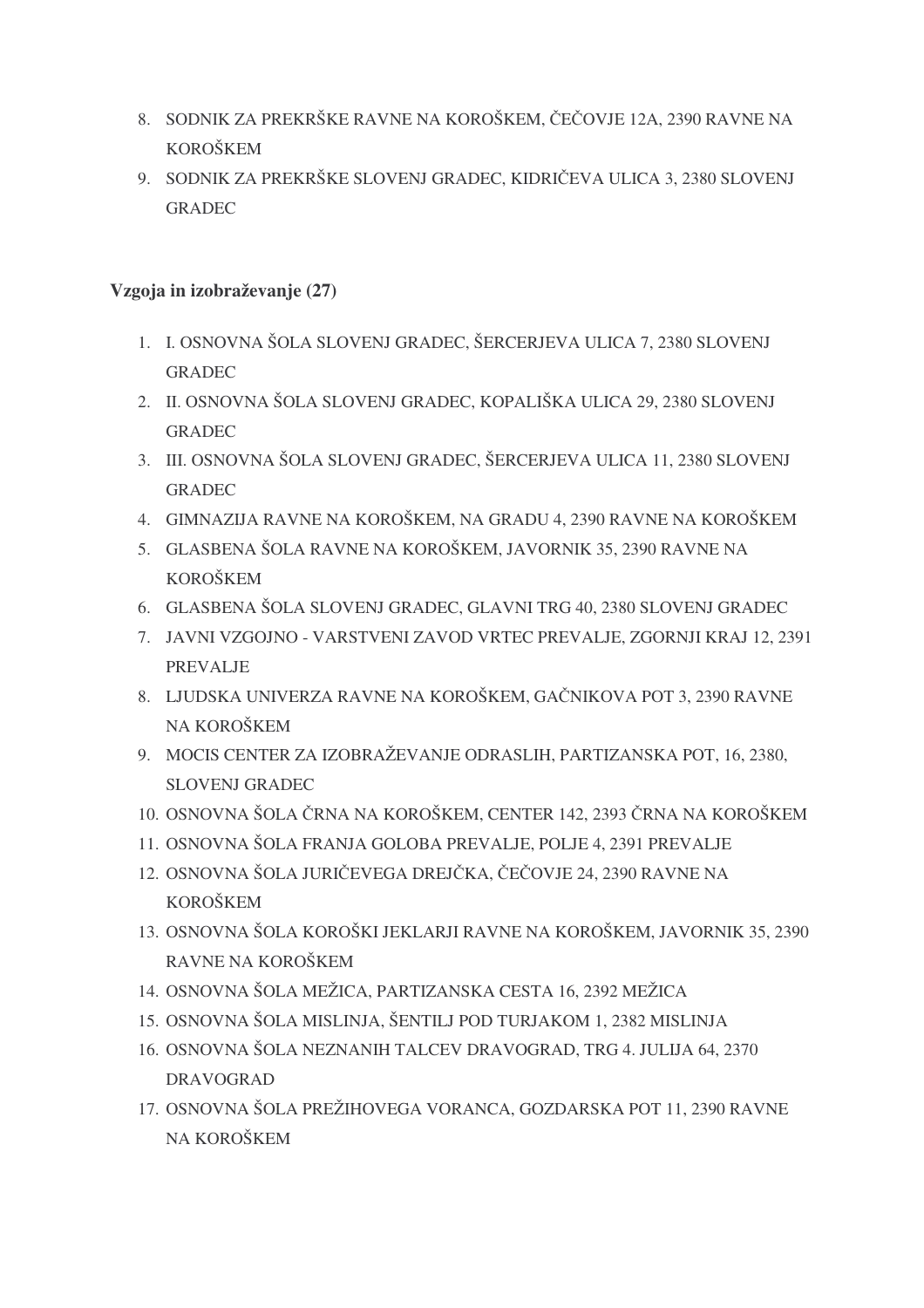- 18. OSNOVNA ŠOLA ŠENTJANŽ/DRAVOGRAD, ŠENTJANŽ PRI DRAVOGRADU 88, 2373 ŠENTJANŽ PRI DRAVOGRADU
- 19. OSNOVNA ŠOLA PODGORJE PRI SLOVENJ GRADCU, PODGORJE 172, 2381 PODGORJE PRI SLOVENJ GRADCU
- 20. OSNOVNA ŠOLA ŠMARTNO PRI SLOVENJ GRADCU, ŠMARTNO PRI SLOVENJ GRADCU 69, 2383 ŠMARTNO PRI SLOVENJ GRADCU
- 21. SREDNJA STROJNOKOVINARSKA ŠOLA RAVNE NA KOROŠKEM, KOROŠKA CESTA 10, 2390 RAVNE NA KOROŠKEM
- 22. ŠOLSKI CENTER SLOVENJ GRADEC, KOROŠKA ULICA 11, 2380 SLOVENJ GRADEC
- 23. URAD REPUBLIKE SLOVENIJE ZA ŠOLSTVO, ORGANIZACIJSKA ENOTA SLOVENJ GRADEC, MEŠKOVA ULICA 2, 2380 SLOVENJ GRADEC
- 24. VRTEC DRAVOGRAD, TRG 4. JULIJA 65, 2370 DRAVOGRAD
- 25. VRTEC RAVNE NA KOROŠKEM, ČEČOVJE 7A, 2390 RAVNE NA KOROŠKEM
- 26. VZGOJNO VARSTVENI ZAVOD SLOVENJ GRADEC, CANKARJEVA ULICA 5, 2380 SLOVENJ GRADEC
- 27. ZAVOD ZA ŠOLSTVO RS, OBMOČNA ENOTA SLOVENJ GRADEC, MEŠKOVA ULICA 2, 2380 SLOVENJ GRADEC

#### **Zdravstvo in socialno varstvo (19)**

- 1. CENTER ZA SOCIALNO DELO DRAVOGRAD, MEŽA 4, 2370 DRAVOGRAD
- 2. CENTER ZA SOCIALNO DELO RAVNE NA KOROŠKEM, GOZDARSKA POT 17, 2390 RAVNE NA KOROŠKEM
- 3. CENTER ZA SOCIALNO DELO SLOVENJ GRADEC, OZKA ULICA 1, 2380 SLOVENJ GRADEC
- 4. CENTER ZA USPOSABLJANJE, DELO IN VARSTVO ČRNA NA KOROŠKEM, CENTER 144, 2393 ČRNA NA KOROŠKEM
- 5. CENTER ZA USPOSABLJANJE, DELO IN VARSTVO ČRNA NA KOROŠKEM, ENOTA VDC, CENTER 144, 2393 ČRNA NA KOROŠKEM
- 6. DOM STAREJŠIH NA FARI, NA FARI 50, 2391 PREVALJE
- 7. JAVNI ZAVOD VETRNICA SLOVENJ GRADEC, CELJSKA CESTA 22, 2380 SLOVENJ GRADEC
- 8. KOROŠKA LEKARNA, OB SUHI 9, 2390 RAVNE NA KOROŠKEM
- 9. KOROŠKI DOM STAROSTNIKOV, ČRNEČE 146, 2370 DRAVOGRAD
- 10. REŠEVALNA SLUŽBA KOROŠKE, OB SUHI 11A, 2390 RAVNE NA KOROŠKEM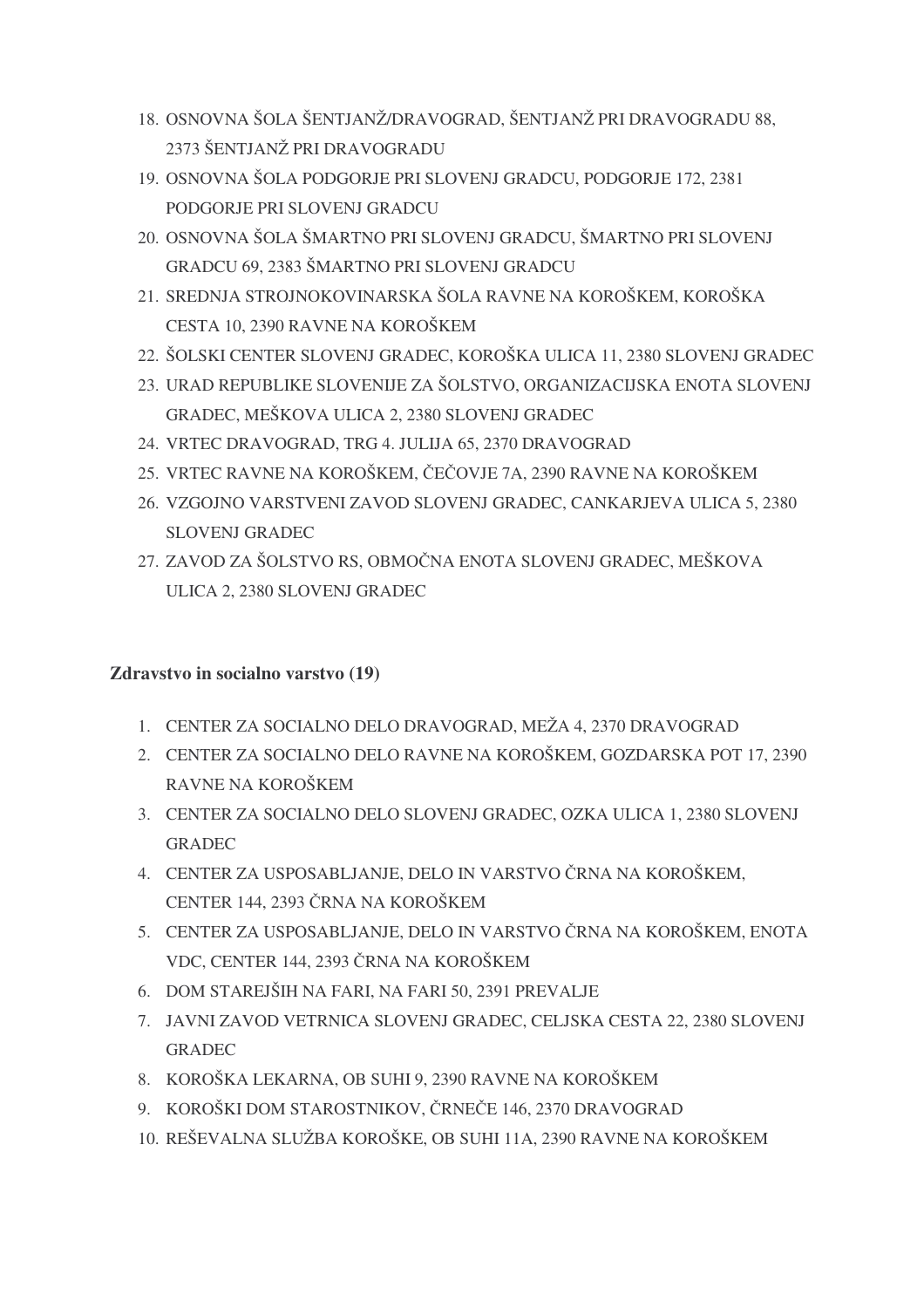- 11. SKUPNOST ZAVODOV OSNOVNEGA ZDRAVSTVA KOROŠKE, OB SUHI 11, 2390 RAVNE NA KOROŠKEM
- 12. SPLOŠNA BOLNIŠNICA SLOVENJ GRADEC, GOSPOSVETSKA CESTA 3, 2380 SLOVENJ GRADEC
- 13. VETERINARSKA UPRAVA REPUBLIKE SLOVENIJE, OBMOČNI URAD DRAVOGRAD, MEŽA 10, 2370 DRAVOGRAD
- 14. VZAJEMNA ZDRAVSTVENA ZAVAROVALNICA, PE RAVNE NA KOROŠKEM, OB SUHI 11B, 2390 RAVNE NA KOROŠKEM
- 15. ZAVOD ZA ZDRAVSTVENO VARSTVO RAVNE NA KOROŠKEM, OB SUHI 11, 2390 RAVNE NA KOROŠKEM
- 16. ZAVOD ZA ZDRAVSTVENO ZAVAROVANJE SLOVENIJE, IZPOSTAVA RADLJE, OB SUHI 11B, 2390 RAVNE NA KOROŠKEM
- 17. ZDRAVSTVENI DOM DRAVOGRAD, TRG 4. JULIJA 4, 2370 DRAVOGRAD
- 18. ZDRAVSTVENI DOM RAVNE NA KOROŠKEM, OB SUHI 11, 2390 RAVNE NA KOROŠKEM
- 19. ZDRAVSTVENI DOM SLOVENJ GRADEC P.O., PARTIZANSKA POT 16, 2380 SLOVENJ GRADEC

#### **Kultura, znanost, šport in rekreacija (10)**

- 1. JAVNI SKLAD REPUBLIKE SLOVENIJE ZA KULTURNE DEJAVNOSTI, OBMOČNA IZPOSTAVA RAVNE, NA GRADU 5, 2390 RAVNE NA KOROŠKEM
- 2. JAVNI SKLAD REPUBLIKE SLOVENIJE ZA KULTURNE DEJAVNOSTI, OBMOČNA IZPOSTAVA SLOVENJ GRADEC, FRANCETOVA CESTA 5, 2380 SLOVENJ GRADEC
- 3. KNJIŽNICA DRAVOGRAD, KOROŠKA CESTA 47, 2370 DRAVOGRAD
- 4. KNJIŽNICA KSAVERJA MEŠKA SLOVENJ GRADEC, RONKOVA ULICA 4, 2380 SLOVENJ GRADEC
- 5. KOROŠKA GALERIJA LIKOVNIH UMETNOSTI, GLAVNI TRG 24, 2380 SLOVENJ GRADEC
- 6. KOROŠKA OSREDNJA KNJIŽNICA DR. FRANCA SUŠNIKA RAVNE NA KOROŠKEM, NA GRADU 1, 2390 RAVNE NA KOROŠKEM
- 7. KOROŠKI MUZEJ RAVNE NA KOROŠKEM, NA GRADU 2, 2390 RAVNE NA KOROŠKEM
- 8. KOROŠKI POKRAJINSKI MUZEJ, GLAVNI TRG 24, 2380 SLOVENJ GRADEC
- 9. KULTURNI DOM SLOVENJ GRADEC, FRANCETOVA CESTA 5, 2380 SLOVENJ GRADEC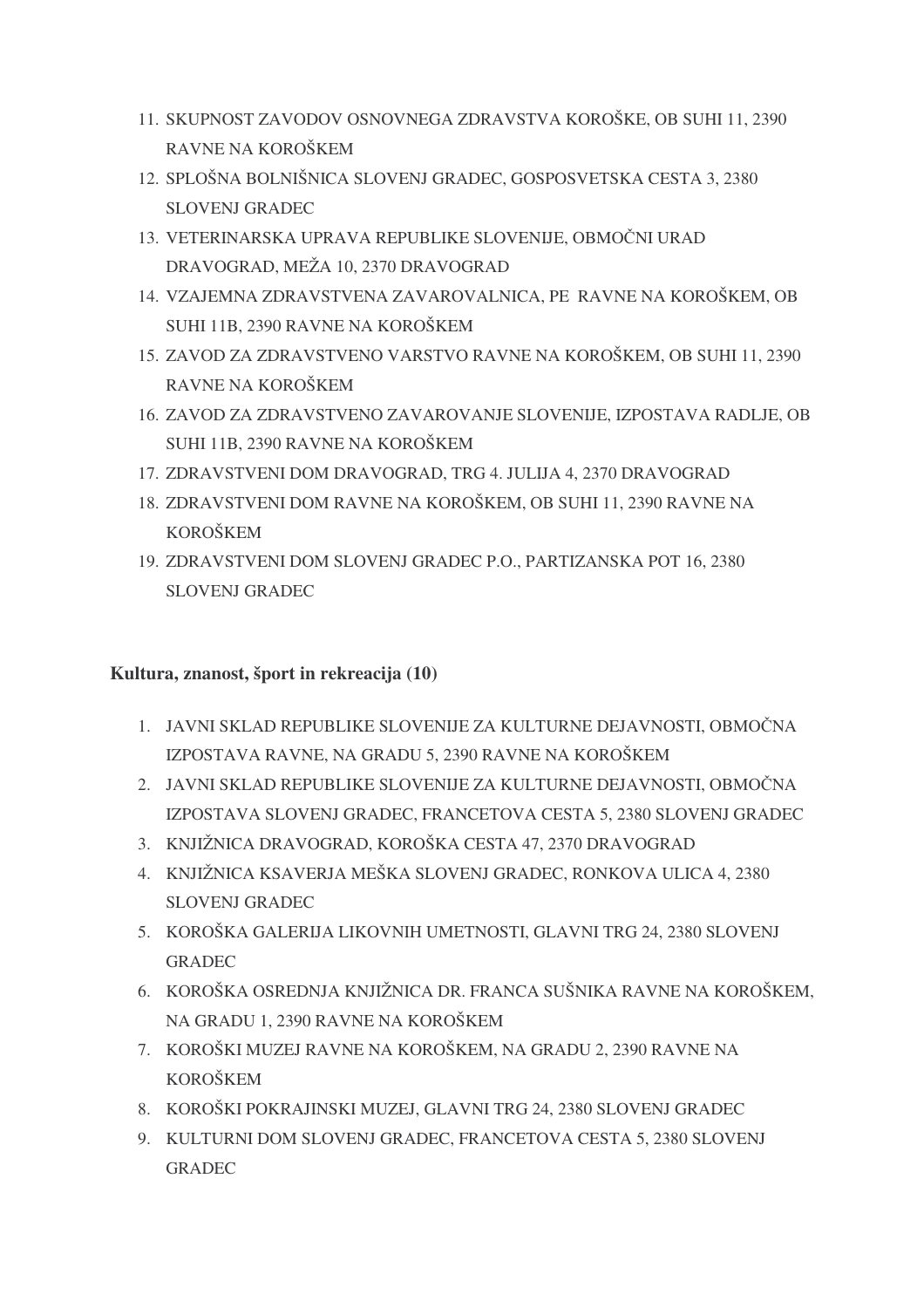10. ŠPORTNI ZAVOD RAVNE NA KOROŠKEM, NA GRADU 6, 2390 RAVNE NA KOROŠKEM

#### **Gospodarstvo (11)**

- 1. GOSPODARSKA ZBORNICA SLOVENIJE, OBMOČNA ZBORNICA KOROŠKA DRAVOGRAD, KOROŠKA CESTA 47, 2370 DRAVOGRAD
- 2. JAVNO KOMUNALNO PODJETJE D.O.O. DRAVOGRAD, MEŽA 143, 2370 DRAVOGRAD
- 3. JAVNO KOMUNALNO PODJETJE LOG D.O.O., DOBJA VAS 187, 2390 RAVNE NA KOROŠKEM
- 4. JAVNO KOMUNALNO PODJETJE SLOVENJ GRADEC, PARTIZANSKA POT 12, 2380 SLOVENJ GRADEC
- 5. KOMUNALA MEŽICA D.O.O., TRG SVOBODE 1, 2392 MEŽICA
- 6. PRORAČUNSKI SKLAD ZA STANOVANJSKE ZADEVE OBČINE DRAVOGRAD, TRG 4. JULIJA 7, 2370 DRAVOGRAD
- 7. RAZVOJNI SKLAD OBČINE RAVNE NA KOROŠKEM, ČEČOVJE 12A, 2390 RAVNE NA KOROŠKEM
- 8. STANOVANJSKI SKLAD OBČINE SLOVENJ GRADEC, MEŠKOVA ULICA 21, 2380 SLOVENJ GRADEC
- 9. ZAVAROVALNICA TRIGLAV, OBMOČNA ENOTA SLOVENJ GRADEC, POHORSKA CESTA 12, 2380 SLOVENJ GRADEC
- 10. ZAVOD ZA GOZDOVE SLOVENIJE, OBMOČNA ENOTA SLOVENJ GRADEC, VORANČEV TRG 1, 2380 SLOVENJ GRADEC
- 11. ZIP CENTER D.O.O. RAVNE NA KOROŠKEM, KOROŠKA CESTA 14, 2390 RAVNE NA KOROŠKEM

## **Enota za Pomurje**

#### **Uprava in lokalna samouprava (35)**

- 1. DAVČNI URAD MURSKA SOBOTA, SLOMŠKOVA ULICA 1, 9000 MURSKA SOBOTA
- 2. MADŽARSKA NARODNA SAMOUPRAVNA SKUPNOST OBČINE MORAVSKE TOPLICE, PROSENJAKOVCI 96, 9207 PROSENJAKOVCI – PARTOSFALVA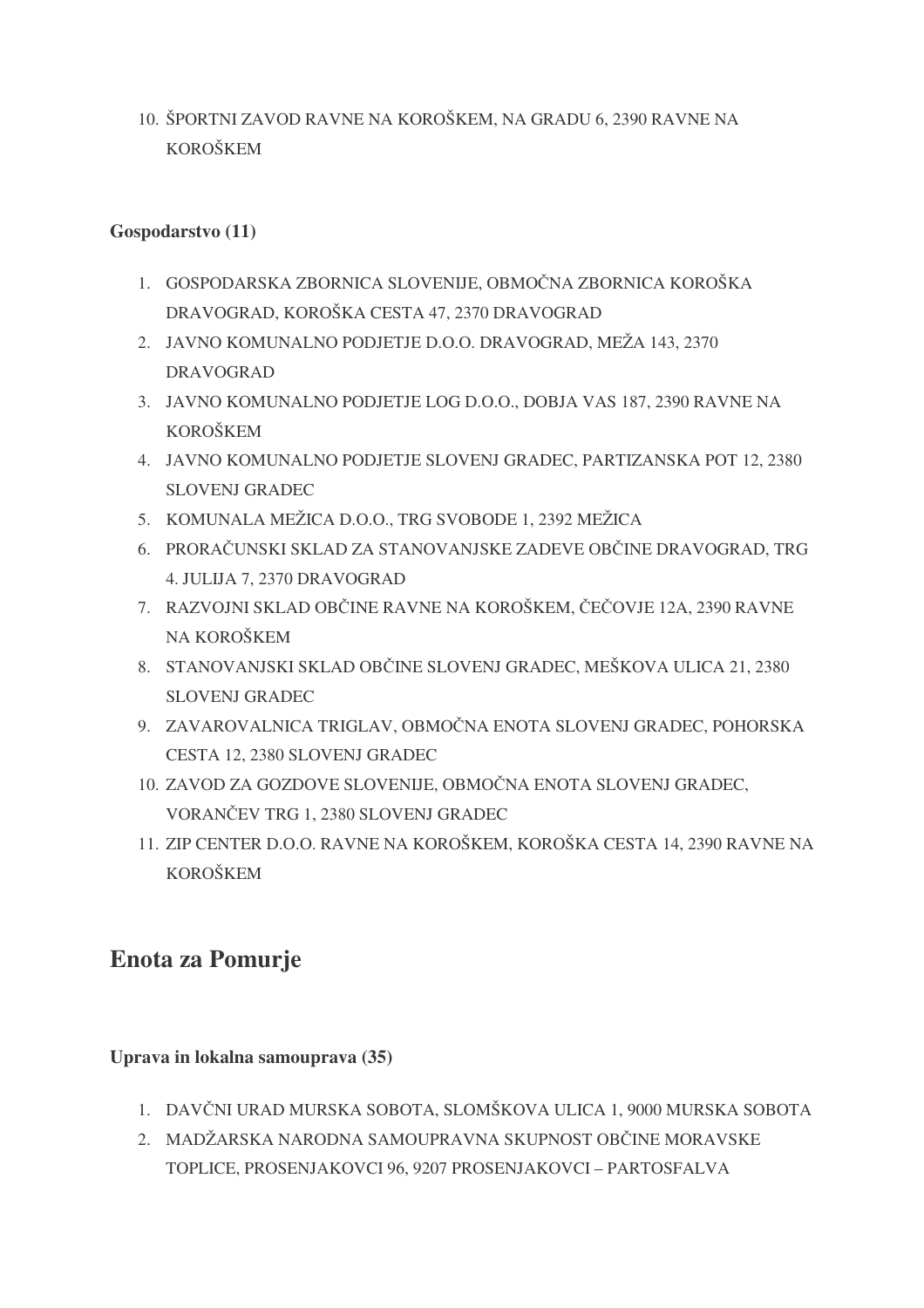- 3. MESTNA OBČINA MURSKA SOBOTA, KARDOŠEVA ULICA 2, 9000 MURSKA **SOBOTA**
- 4. OBČINA BELTINCI, MLADINSKA ULICA 2, 9231 BELTINCI
- 5. OBČINA CANKOVA, CANKOVA 25, 9261 CANKOVA
- 6. OBČINA DOBROVNIK, DOBROVNIK 297, 9223 DOBROVNIK V PREKMURJU -DOBRONAK
- 7. OBČINA ČRENŠOVCI, ULICA PREKMURSKE ČETE 20, 9232 ČRENŠOVCI
- 8. OBČINA GORNJA RADGONA, PARTIZANSKA CESTA 13, 9250 GORNJA RADGONA
- 9. OBČINA GORNJI PETROVCI, GORNJI PETROVCI 31D, 9203 PETROVCI
- 10. OBČINA GRAD, GRAD 172, 9264 GRAD
- 11. OBČINA HODOŠ, HODOŠ 52, 9205 HODOŠ HODOS
- 12. OBČINA KOBILJE, KOBILJE 35, 9227 KOBILJE
- 13. OBČINA KRIŽEVCI, KRIŽEVCI PRI LJUTOMERU 11, 9242 KRIŽEVCI PRI LJUTOMERU
- 14. OBČINA KUZMA, KUZMA 24, 9263 KUZMA
- 15. OBČINA LENDAVA, TRG LJUDSKE PRAVICE 5, 9220 LENDAVA LENDVA
- 16. OBČINA LJUTOMER, VRAZOVA ULICA 1, 9240 LJUTOMER
- 17. OBČINA MORAVSKE TOPLICE, KRANJČEVA ULICA 3, 9226 MORAVSKE TOPLICE
- 18. OBČINA ODRANCI, PANONSKA ULICA 33, 9233 ODRANCI
- 19. OBČINA PUCONCI, PUCONCI 80, 9201 PUCONCI
- 20. OBČINA RADENCI, RADGONSKA CESTA 9, 9252 RADENCI
- 21. OBČINA RAZKRIŽJE, ŠAFARSKO 42, 9240 LJUTOMER
- 22. OBČINA ROGAŠOVCI, SVETI JURIJ 14, 9262 ROGAŠOVCI
- 23. OBČINA SV. JURIJ OB ŠČAVNICI, ULICA BRATKA KREFTA 14, 9244 VIDEM OB ŠČAVNICI
- 24. OBČINA ŠALOVCI, ŠALOVCI 162, 9204 ŠALOVCI
- 25. OBČINA TIŠINA, TIŠINA 4, 9251 TIŠINA
- 26. OBČINA TURNIŠČE, ULICA ŠTEFANA KOVAČA 73, 9224 TURNIŠČE
- 27. OBČINA VELIKA POLANA, VELIKA POLANA 111, 9225 VELIKA POLANA
- 28. OBČINA VERŽEJ, ULICA BRATSTVA IN ENOTNOSTI 8, 9241 VERŽEJ
- 29. OBMOČNA GEODETSKA UPRAVA MURSKA SOBOTA, SLOMŠKOVA ULICA 19, 9000 MURSKA SOBOTA
- 30. POMURSKA MADŽARSKA SAMOUPRAVNA NARODNA SKUPNOST, GLAVNA ULICA 124, 9220 LENDAVA - LENDVA
- 31. REGIONALNA PISARNA MURSKA SOBOTA, LENDAVSKA ULICA 5A, 9000 MURSKA SOBOTA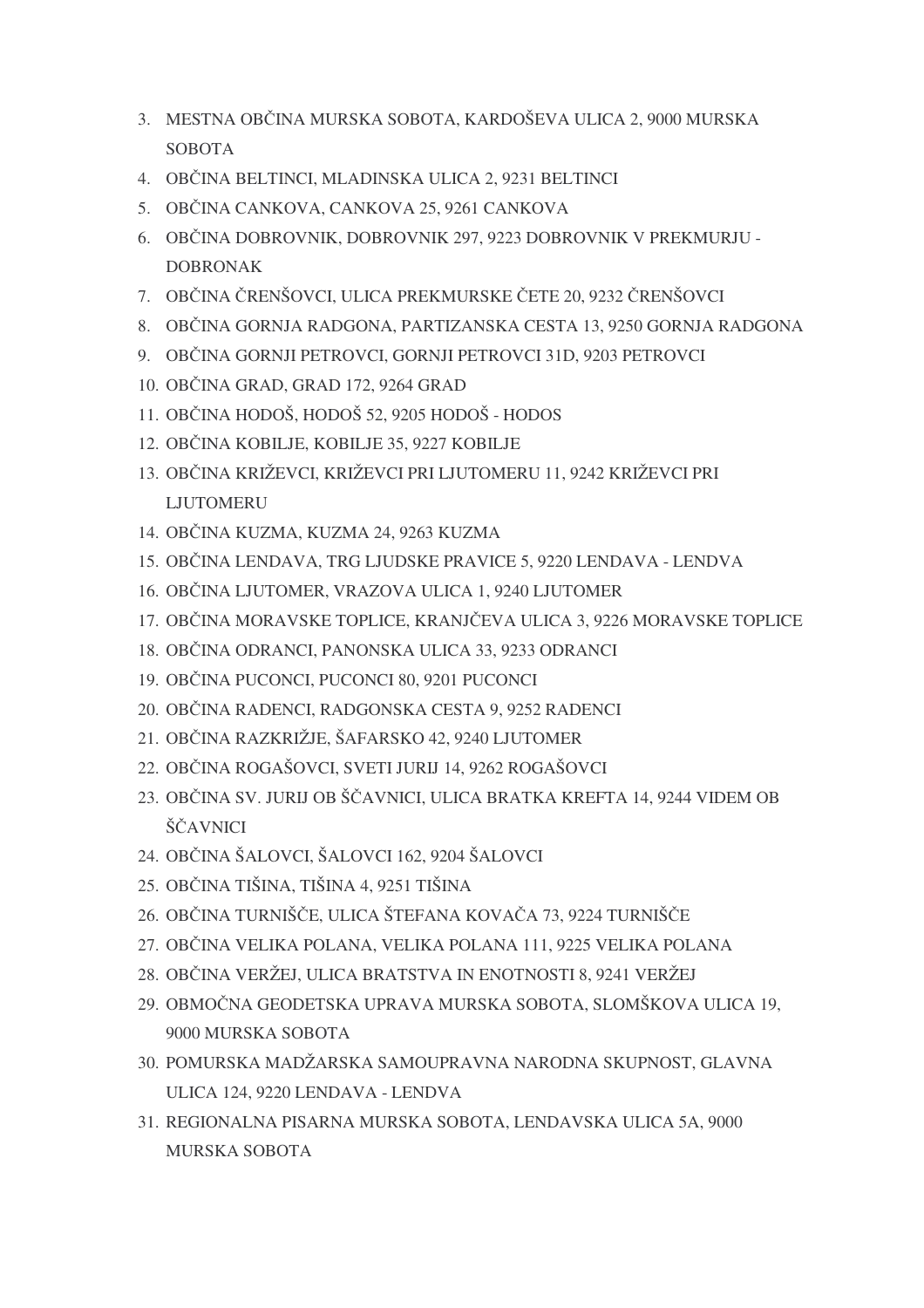- 32. UPRAVNA ENOTA GORNJA RADGONA, PARTIZANSKA CESTA 13, 9250 GORNJA RADGONA
- 33. UPRAVNA ENOTA LENDAVA, TRG LJUDSKE PRAVICE 5, 9220 LENDAVA LENDVA
- 34. UPRAVNA ENOTA LJUTOMER, VRAZOVA ULICA 1, 9240 LJUTOMER
- 35. UPRAVNA ENOTA MURSKA SOBOTA, KARDOŠEVA ULICA 2, 9000 MURSKA **SOBOTA**

#### **Pravosodje (18)**

- 1. DELOVNO SODIŠČE V MARIBORU, ODDELEK MURSKA SOBOTA, SLOMŠKOVA ULICA 11, 9000 MURSKA SOBOTA
- 2. DRŽAVNO PRAVOBRANILSTVO, ODDELEK MURSKA SOBOTA, SLOVENSKA ULICA 48, 9000 MURSKA SOBOTA
- 3. NOTAR RATNIK JOŽE, KOCLJEVA ULICA 14A, 9000 MURSKA SOBOTA
- 4. NOTAR ROŠKER ANDREJ, ULICA STANETA ROZMANA 11A, 9000 MURSKA **SOBOTA**
- 5. NOTAR ŠOMEN FRANC, GLAVNI TRG 4, 9240 LJUTOMER
- 6. NOTARKA HOJS-PERŠAK DANICA, KERENČIČEVA ULICA 3, 9250 GORNJA RADGONA
- 7. NOTARKA ZAG GYOFI MARIJA, MLINSKA ULICA 3, 9220 LENDAVA LENDVA
- 8. OKRAJNO SODIŠČE V GORNJI RADGONI, KERENČIČEVA ULICA 3, 9250 GORNJA RADGONA
- 9. OKRAJNO SODIŠČE V LENDAVI, GLAVNA ULICA 9, 9220 LENDAVA LENDVA
- 10. OKRAJNO SODIŠČE V LJUTOMERU, PREŠERNOVA ULICA 18, 9240 LJUTOMER
- 11. OKRAJNO SODIŠČE V MURSKI SOBOTI, SLOMŠKOVA ULICA 21, 9000 MURSKA SOBOTA
- 12. OKROŽNO DRŽAVNO TOŽILSTVO MURSKA SOBOTA, SLOMŠKOVA ULICA 1, 9000 MURSKA SOBOTA
- 13. OKROŽNO DRŽAVNO TOŽILSTVO MURSKA SOBOTA, ZUNANJI ODDELEK LJUTOMER, PREŠERNOVA ULICA 18, 9240 LJUTOMER
- 14. OKROŽNO SODIŠČE V MURSKI SOBOTI, SLOMŠKOVA ULICA 21, 9000 MURSKA SOBOTA
- 15. SODNIK ZA PREKRŠKE GORNJA RADGONA, PARTIZANSKA CESTA 21, 9250 GORNJA RADGONA
- 16. SODNIK ZA PREKRŠKE LENDAVA, MLINSKA ULICA 3, 9220 LENDAVA LENDVA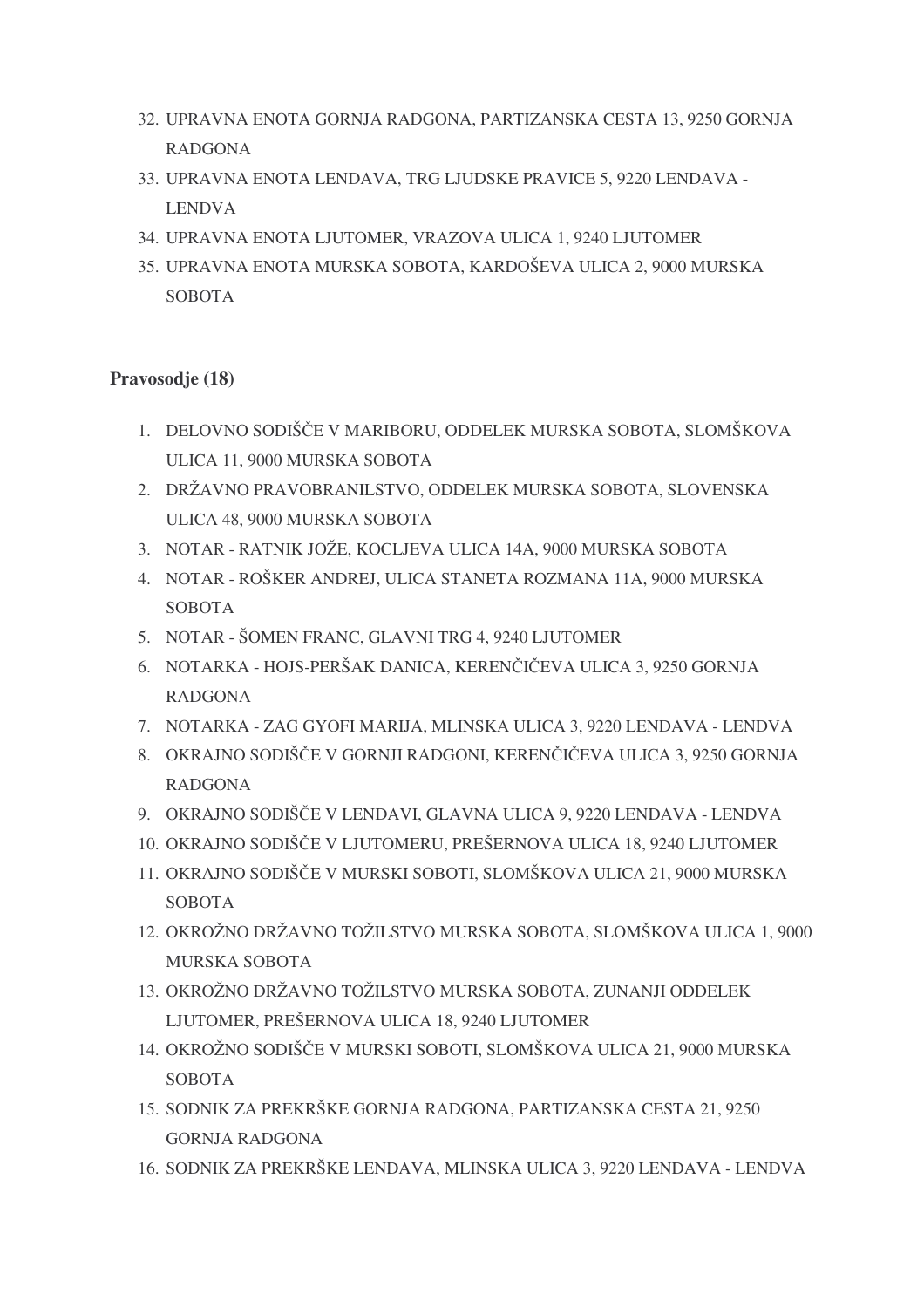- 17. SODNIK ZA PREKRŠKE LJUTOMER, PREŠERNOVA ULICA 28, 9240 LJUTOMER
- 18. SODNIK ZA PREKRŠKE MURSKA SOBOTA, LENDAVSKA ULICA 18, 9000 MURSKA **SOBOTA**

#### **Vzgoja in izobraževanje (67)**

- 1. I. OSNOVNA ŠOLA MURSKA SOBOTA, ULICA ŠTEFANA KOVAČA 32, 9000 MURSKA SOBOTA
- 2. II OSNOVNA ŠOLA MURSKA SOBOTA, CANKARJEVA ULICA 91, 9000 MURSKA **SOBOTA**
- 3. III. OSNOVNA ŠOLA MURSKA SOBOTA, TRSTENJAKOVA ULICA 73, 9000 MURSKA SOBOTA
- 4. IV. OSNOVNA ŠOLA MURSKA SOBOTA, TRSTENJAKOVA ULICA 71, 9000 MURSKA **SOBOTA**
- 5. DIJAŠKI DOM MURSKA SOBOTA, TOMŠIČEVA ULICA 15, 9000 MURSKA SOBOTA
- 6. DVOJEZIČNA OSNOVNA ŠOLA DOBROVNIK, DOBROVNIK 266J, 9223 DOBROVNIK V PREKMURJU - DOBRONAK
- 7. DVOJEZIČNA OSNOVNA ŠOLA GENTEROVCI, ŠOLSKA ULICA 2, 9223 DOBROVNIK V PREKMURJU - DOBRONAK
- 8. DVOJEZIČNA OSNOVNA ŠOLA I LENDAVA, KRANJČEVA ULICA 44, 9220 LENDAVA - LENDVA
- 9. DVOJEZIČNA OSNOVNA ŠOLA II LENDAVA, ULICA SV. ŠTEFANA 21, 9220 LENDAVA - LENDVA
- 10. DVOJEZIČNA SREDNJA ŠOLA LENDAVA, GLAVNA ULICA 90, 9220 LENDAVA -LENDVA
- 11. EKONOMSKA ŠOLA MURSKA SOBOTA, SLOVENSKA ULICA 11, 9000 MURSKA **SOBOTA**
- 12. GIMNAZIJA FRANCA MIKLOŠIČA LJUTOMER, PREŠERNOVA ULICA 34, 9240 LJUTOMER
- 13. GIMNAZIJA MURSKA SOBOTA, ŠOLSKO NASELJE 12, 9000 MURSKA SOBOTA
- 14. GLASBENA ŠOLA GORNJA RADGONA, PARTIZANSKA CESTA 25, 9250 GORNJA RADGONA
- 15. GLASBENA ŠOLA LENDAVA, GLAVNA ULICA 70, 9220 LENDAVA LENDVA
- 16. GLASBENA ŠOLA MURSKA SOBOTA, ULICA STANETA ROZMANA 1, 9000 MURSKA SOBOTA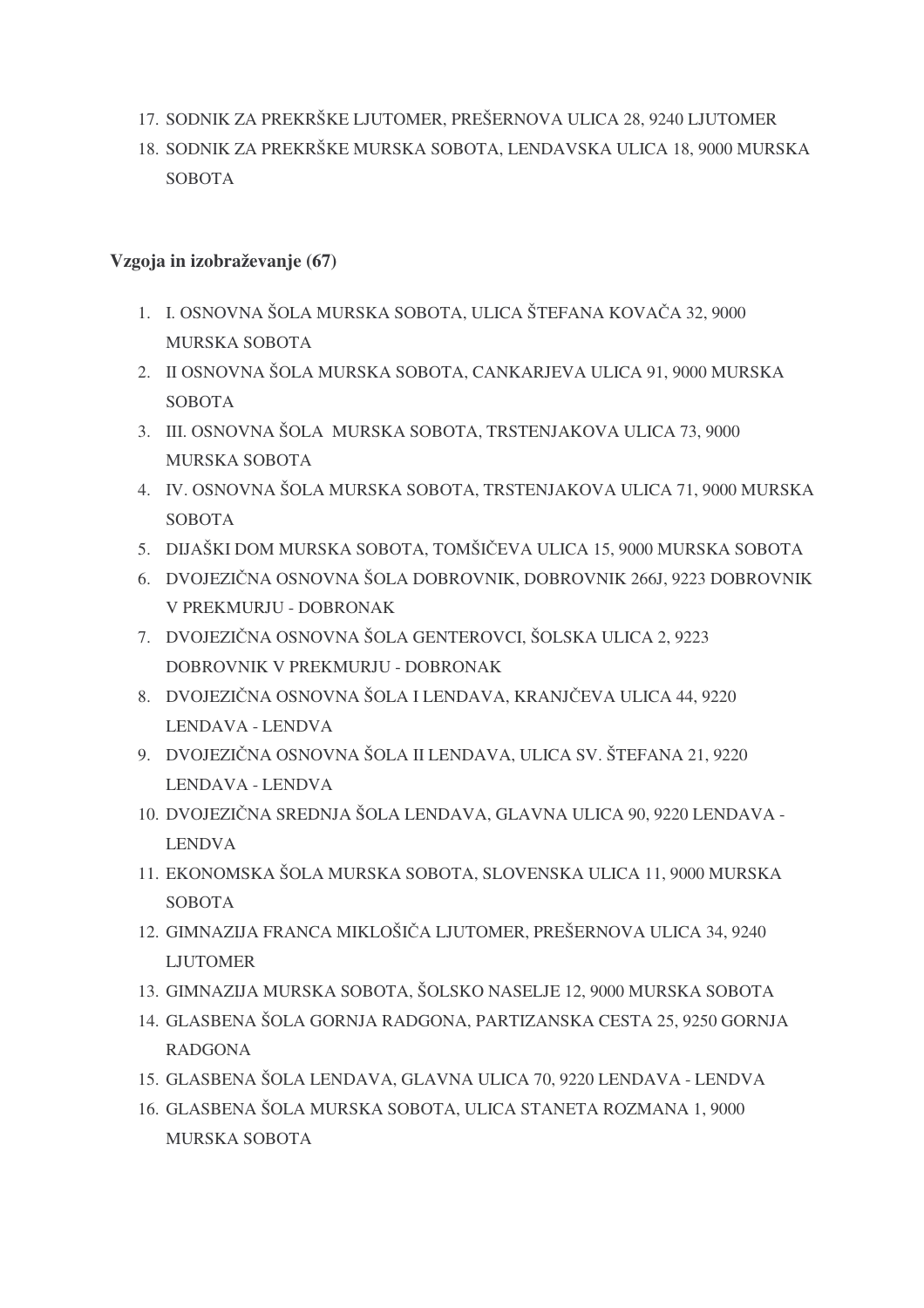- 17. GLASBENA ŠOLA SLAVKA OSTERCA LJUTOMER, PREŠERNOVA ULICA 8, 9240 LJUTOMER
- 18. GOSTINSKA ŠOLA RADENCI, MLADINSKA ULICA 5, 9252 RADENCI
- 19. LJUDSKA UNIVERZA GORNJA RADGONA, TRG SVOBODE 4, 9250 GORNJA RADGONA
- 20. LJUDSKA UNIVERZA LENDAVA, KIDRIČEVA ULICA 1, 9220 LENDAVA LENDVA
- 21. LJUDSKA UNIVERZA MURSKA SOBOTA, ZAVOD ZA PERMANENTNO IZOBRAŽEVANJE, SLOMŠKOVA ULICA 33, 9000 MURSKA SOBOTA
- 22. OSNOVNA ŠOLA APAČE, APAČE 38, 9253 APAČE
- 23. OSNOVNA ŠOLA BAKOVCI, POLJSKA ULICA 2, 9000 MURSKA SOBOTA
- 24. OSNOVNA ŠOLA BELTINCI, PANONSKA ULICA 35B, 9231 BELTINCI
- 25. OSNOVNA ŠOLA BOGOJINA, BOGOJINA 134, 9222 BOGOJINA
- 26. OSNOVNA ŠOLA CANKOVA, CANKOVA 27, 9261 CANKOVA
- 27. OSNOVNA ŠOLA DR. A. TRSTENJAKA NEGOVA, NEGOVA 20, 9245 SPODNJI IVANJCI
- 28. OSNOVNA ŠOLA DR. JANKA ŠLEBINGERJA GORNJA RADGONA, MAISTROV TRG 2, 9250 GORNJA RADGONA
- 29. OSNOVNA ŠOLA FOKOVCI, FOKOVCI 32, 9208 FOKOVCI
- 30. OSNOVNA ŠOLA FRANCETA PREŠERNA ČRENŠOVCI, ULICA JUŠA KRAMARJA 10, 9232 ČRENŠOVCI
- 31. OSNOVNA ŠOLA GORNJA RADGONA, PREŽIHOVA ULICA 1, 9250 GORNJA RADGONA
- 32. OSNOVNA ŠOLA GORNJI PETROVCI, GORNJI PETROVCI 2, 9203 PETROVCI
- 33. OSNOVNA ŠOLA GRAD, GRAD 172E, 9264 GRAD
- 34. OSNOVNA ŠOLA IVANA CANKARJA LJUTOMER, CANKARJEVA CESTA 10, 9240 LJUTOMER
- 35. OSNOVNA ŠOLA JANKA RIBIČA CEZANJEVCI, CEZANJEVCI 39, 9240 LJUTOMER
- 36. OSNOVNA ŠOLA KAPELA, KAPELSKI VRH 95, 9252 RADENCI
- 37. OSNOVNA ŠOLA KOBILJE, KOBILJE 33A, 9227 KOBILJE
- 38. OSNOVNA ŠOLA KRIŽEVCI PRI LJUTOMERU, KRIŽEVCI PRI LJUTOMERU 16B, 9242 KRIŽEVCI PRI LJUTOMERU
- 39. OSNOVNA ŠOLA KUZMA, KUZMA 20, 9263 KUZMA
- 40. OSNOVNA ŠOLA MALA NEDELJA, MALA NEDELJA 37, 9243 MALA NEDELJA
- 41. OSNOVNA ŠOLA MIŠKA KRANJCA VELIKA POLANA, VELIKA POLANA 215B, 9225 VELIKA POLANA
- 42. OSNOVNA ŠOLA ODRANCI, PREŠERNOVA ULICA 1, 9233 ODRANCI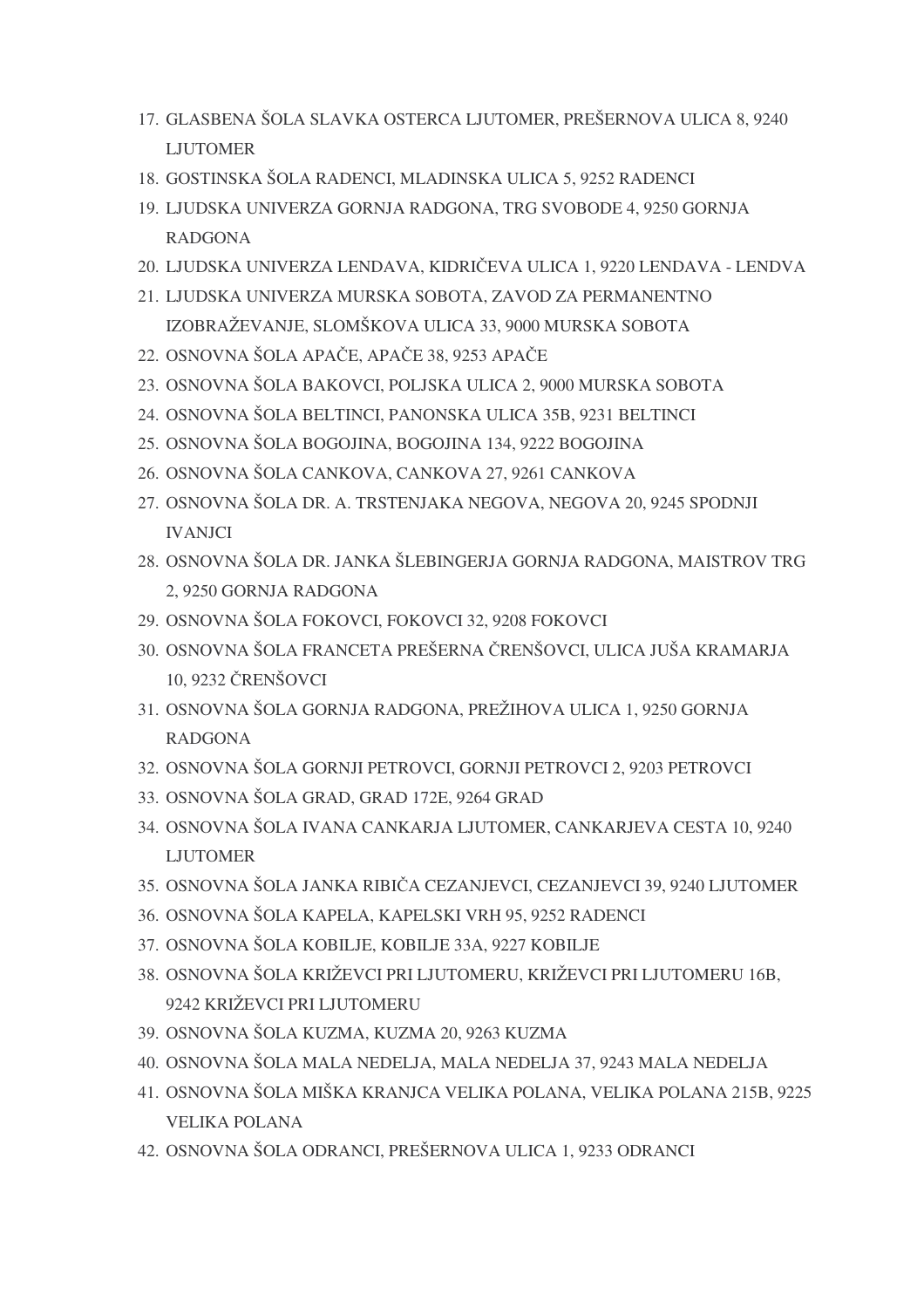- 43. OSNOVNA ŠOLA PREŽIHOVEGA VORANCA BISTRICA, SREDNJA BISTRICA 49B, 9232 ČRENŠOVCI
- 44. OSNOVNA ŠOLA PUCONCI, PUCONCI 178, 9201 PUCONCI
- 45. OSNOVNA ŠOLA RADENCI, RADGONSKA CESTA 10, 9252 RADENCI
- 46. OSNOVNA ŠOLA RAZKRIŽJE, ŠAFARSKO 24, 9240 LJUTOMER
- 47. OSNOVNA ŠOLA STROČJA VAS, STROČJA VAS 24, 9240 LJUTOMER
- 48. OSNOVNA ŠOLA SVETI JURIJ, SVETI JURIJ 13, 9262 ROGAŠOVCI
- 49. OSNOVNA ŠOLA SVETI JURIJ OB ŠČAVNICI, ULICA EDVARDA KOCBEKA 4, 9244 VIDEM OB ŠČAVNICI
- 50. OSNOVNA ŠOLA ŠALOVCI, ŠALOVCI 172, 9204 ŠALOVCI
- 51. OSNOVNA ŠOLA TIŠINA, TIŠINA 4B, 9251 TIŠINA
- 52. OSNOVNA ŠOLA TURNIŠČE, PREŠERNOVA ULICA 2, 9224 TURNIŠČE
- 53. SKUPNOST VIZ LENDAVA, KIDRIČEVA ULICA 1, 9220 LENDAVA LENDVA
- 54. SKUPNOST ZAVODOV MURSKA SOBOTA, TRSTENJAKOVA ULICA 73, 9000 MURSKA SOBOTA
- 55. SREDNJA KMETIJSKA ŠOLA RAKIČAN, LENDAVSKA ULICA 3, 9000 MURSKA SOBOTA
- 56. SREDNJA POKLICNA IN TEHNIŠKA ŠOLA MURSKA SOBOTA, ŠOLSKO NASELJE 12, 9000 MURSKA SOBOTA
- 57. SREDNJA ZDRAVSTVENA ŠOLA MURSKA SOBOTA, ULICA DR. VRBNJAKA 2, 9000 MURSKA SOBOTA
- 58. URAD REPUBLIKE SLOVENIJE ZA ŠOLSTVO, ORGANIZACIJSKA ENOTA MURSKA SOBOTA, SLOMŠKOVA ULICA 19, 9000 MURSKA SOBOTA
- 59. VRTCI OBČINE MORAVSKE TOPLICE, LEVSTIKOVA ULICA 11, 9226 MORAVSKE **TOPLICE**
- 60. VRTEC LENDAVA, ULICA HEROJA MOHORJA 1, 9220 LENDAVA LENDVA
- 61. VRTEC LJUTOMER, FULNEŠKA ULICA 5, 9240 LJUTOMER
- 62. VRTEC MANKA GOLARJA GORNJA RADGONA, KOCLJEVA ULICA 2, 9250 GORNJA RADGONA
- 63. VRTEC MURSKA SOBOTA, TALANYIJEVA ULICA 6, 9000 MURSKA SOBOTA
- 64. VRTEC RADENCI RADENSKI MEHURČKI, TITOVA CESTA 1, 9252 RADENCI
- 65. VZGOJNO VARSTVENI ZAVOD BELTINCI, JUGOVO 35, 9231 BELTINCI
- 66. ZAVOD REPUBLIKE SLOVENIJE ZA ŠOLSTVO, OBMOČNA ENOTA MURSKA SOBOTA, SLOMŠKOVA ULICA 19, 9000 MURSKA SOBOTA
- 67. NACIONALNI VETERINARSKI INŠTITUT, ENOTA MURSKA SOBOTA, NORŠINSKA CESTA, 9000 MURSKA SOBOTA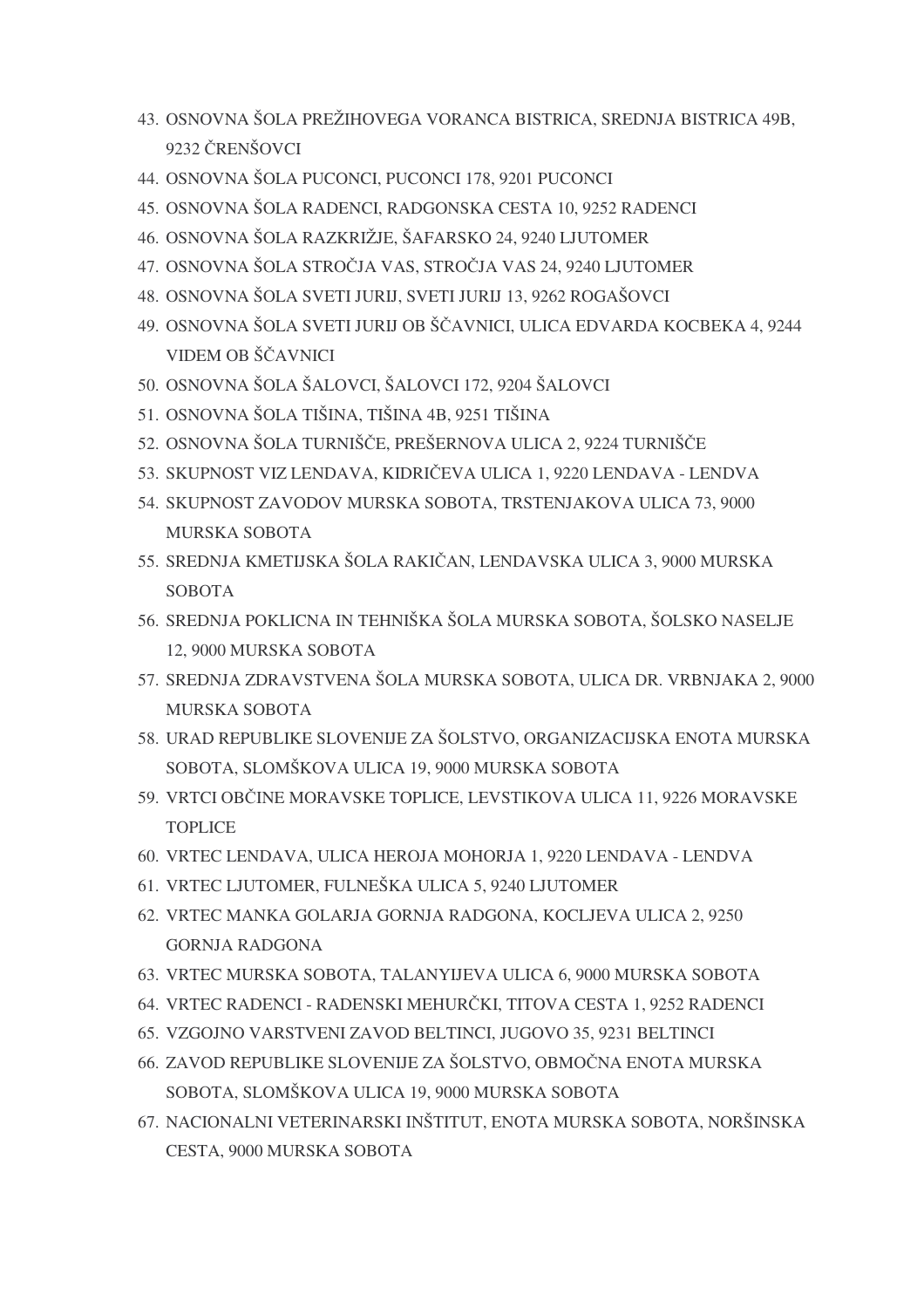#### **Zdravstvo in socialno varstvo (22)**

- 1. CENTER ZA SOCIALNO DELO GORNJA RADGONA, PARTIZANSKA CESTA 21, 9250 GORNJA RADGONA
- 2. CENTER ZA SOCIALNO DELO LENDAVA, GLAVNA ULICA 73, 9220 LENDAVA LENDVA
- 3. CENTER ZA SOCIALNO DELO LJUTOMER, PREŠERNOVA ULICA 17A, 9240 LJUTOMER
- 4. CENTER ZA SOCIALNO DELO MURSKA SOBOTA, SLOVENSKA ULICA 44, 9000 MURSKA SOBOTA
- 5. DOM LUKAVCI, LUKAVCI 9, 9242 KRIŽEVCI PRI LJUTOMERU
- 6. DOM STAREJŠIH LENDAVA, SLOMŠKOVO NASELJE 7, 9220 LENDAVA LENDVA
- 7. DOM STAREJŠIH OBČANOV LJUTOMER, CESTA I. SLOVENSKEGA TABORA 5, 9240 LJUTOMER
- 8. DOM STAREJŠIH RAKIČAN, ULICA DR. VRBNJAKA 1, 9000 MURSKA SOBOTA
- 9. POMURSKE LEKARNE MURSKA SOBOTA, KOCLJEVA ULICA 2, 9000 MURSKA SOBOTA
- 10. SKUPNOST ZDRAVSTVENIH ZAVODOV MURSKA SOBOTA, ULICA ARHITEKTA NOVAKA 2B, 9000 MURSKA SOBOTA
- 11. SPLOŠNA BOLNIŠNICA MURSKA SOBOTA, ULICA DR. VRBNJAKA 6, 9000 MURSKA SOBOTA
- 12. VARSTVENO DELOVNI CENTER MURSKA SOBOTA, TRSTENJAKOVA ULICA 69, 9000 MURSKA SOBOTA
- 13. VETERINARSKA UPRAVA REPUBLIKE SLOVENIJE, OBMOČNI URAD MURSKA SOBOTA, KARDOŠEVA 2, 9000 MURSKA SOBOTA
- 14. VIZ VERŽEJ, ULICA BRATSTVA IN ENOTNOSTI 5, 9241 VERŽEJ
- 15. VZAJEMNA ZDRAVSTVENA ZAVAROVALNICA, PE MURSKA SOBOTA, SLOVENSKA ULICA 48, 9000 MURSKA SOBOTA
- 16. ZDRAVSTVENI DOM GORNJA RADGONA, PARTIZANSKA CESTA 40, 9250 GORNJA RADGONA
- 17. ZDRAVSTVENI DOM LENDAVA, KIDRIČEVA ULICA 34, 9220 LENDAVA LENDVA
- 18. ZDRAVSTVENI DOM LJUTOMER, CESTA I. SLOVENSKEGA TABORA 2, 9240 LJUTOMER
- 19. ZDRAVSTVENI DOM MURSKA SOBOTA, GRAJSKA ULICA 24, 9000 MURSKA **SOBOTA**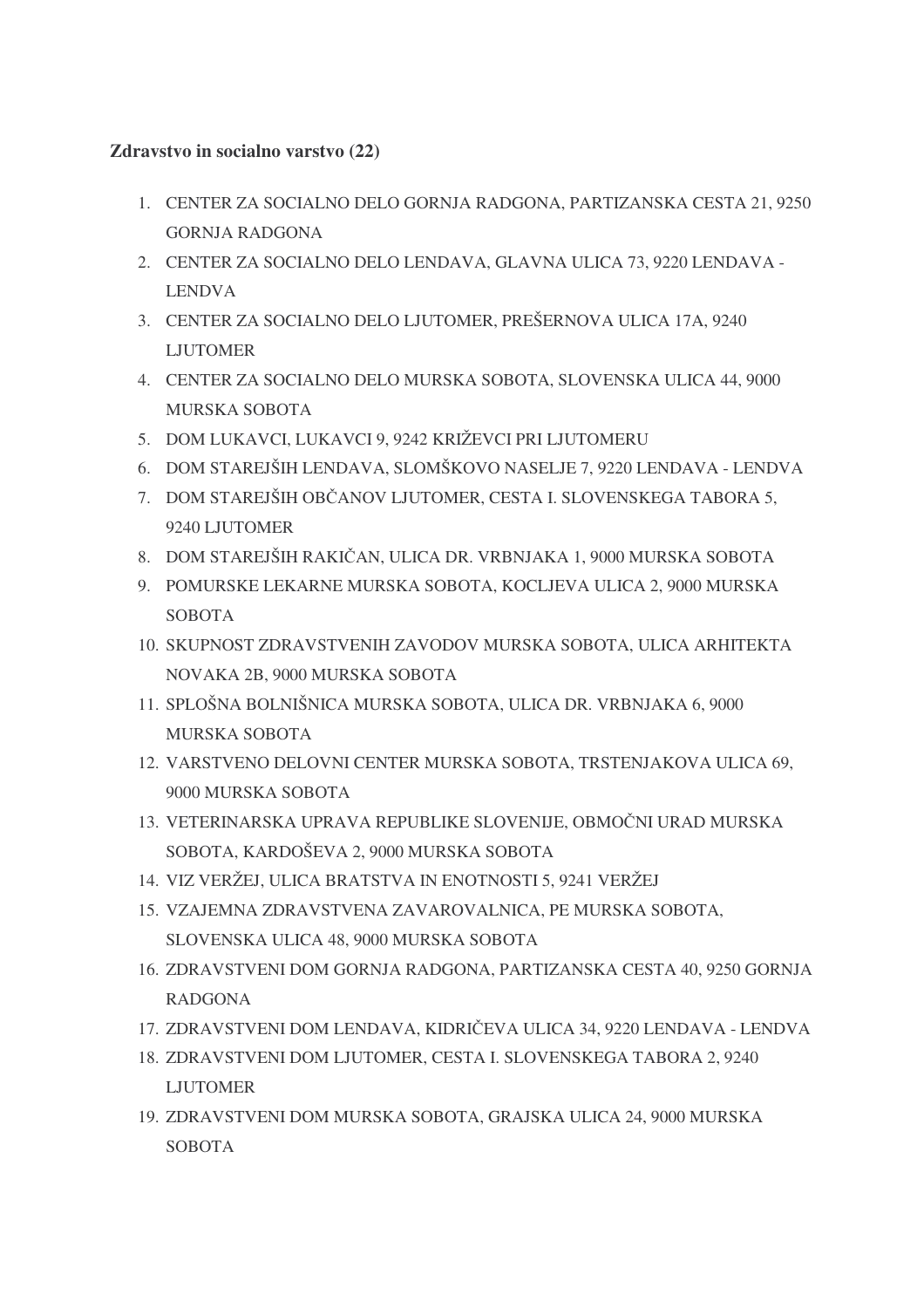- 20. ZAVOD REPUBLIKE SLOVENIJE ZA ZAPOSLOVANJE, OBMOČNA SLUŽBA MURSKA SOBOTA, ULICA ARHITEKTA NOVAKA 3, 9000 MURSKA SOBOTA
- 21. ZAVOD ZA ZDRAVSTVENO VARSTVO MURSKA SOBOTA, ULICA ARHITEKTA NOVAKA 2B, 9000 MURSKA SOBOTA
- 22. ZAVOD ZA ZDRAVSTVENO ZAVAROVANJE SLOVENIJE, OBMOČNA ENOTA MURSKA SOBOTA, SLOVENSKA ULICA 48, 9000 MURSKA SOBOTA

#### **Kultura, znanost, šport in rekreacija (16)**

- 1. AGENCIJA ZA ŠPORT LJUTOMER, PREŠERNOVA ULICA 34, 9240 LJUTOMER
- 2. GALERIJA, MURSKA SOBOTA, P.O., KOCLJEVA ULICA 7, 9000 MURSKA SOBOTA
- 3. GALERIJA-MUZEJ LENDAVA, BÁNFFYJEV TRG 1, 9220 LENDAVA LENDVA
- 4. JAVNI SKLAD REPUBLIKE SLOVENIJE ZA KULTURNE DEJAVNOSTI, OBMOČNA IZPOSTAVA GORNJA RADGONA, PARTIZANSKA CESTA 25, 9250 GORNJA RADGONA
- 5. JAVNI SKLAD REPUBLIKE SLOVENIJE ZA KULTURNE DEJAVNOSTI, OBMOČNA IZPOSTAVA LENDAVA, GLAVNA ULICA 2, 9220 LENDAVA - LENDVA
- 6. JAVNI SKLAD REPUBLIKE SLOVENIJE ZA KULTURNE DEJAVNOSTI, OBMOČNA IZPOSTAVA LJUTOMER, PREŠERNOVA ULICA 20, 9240 LJUTOMER
- 7. JAVNI SKLAD REPUBLIKE SLOVENIJE ZA KULTURNE DEJAVNOSTI, OBMOČNA IZPOSTAVA MURSKA SOBOTA, TRUBARJEV DREVORED 4, 9000 MURSKA **SOBOTA**
- 8. KNJIŽNICA LENDAVA, GLAVNA ULICA 12, 9220 LENDAVA LENDVA
- 9. MLADINSKI INFORMATIVNI IN KULTURNI KLUB, ULICA ŠTEFANA KOVAČA 23, 9000 MURSKA SOBOTA
- 10. POKRAJINSKA IN ŠTUDIJSKA KNJIŽNICA, MURSKA SOBOTA , GRAJSKA ULICA 2, 9000 MURSKA SOBOTA
- 11. POKRAJINSKI MUZEJ, MURSKA SOBOTA, TRUBARJEV DREVORED 4, 9000 MURSKA SOBOTA
- 12. ZAVOD ZA KULTURO IN IZOBRAŽEVANJE LJUTOMER, GLAVNI TRG 2, 9240 LJUTOMER
- 13. ZAVOD ZA KULTURO MADŽARSKE NARODNOSTI LENDAVA, GLAVNA ULICA 124, 9220 LENDAVA - LENDVA
- 14. ZAVOD ZA KULTURO OBČINE LENDAVA, GLAVNA ULICA 10, 9220 LENDAVA -LENDVA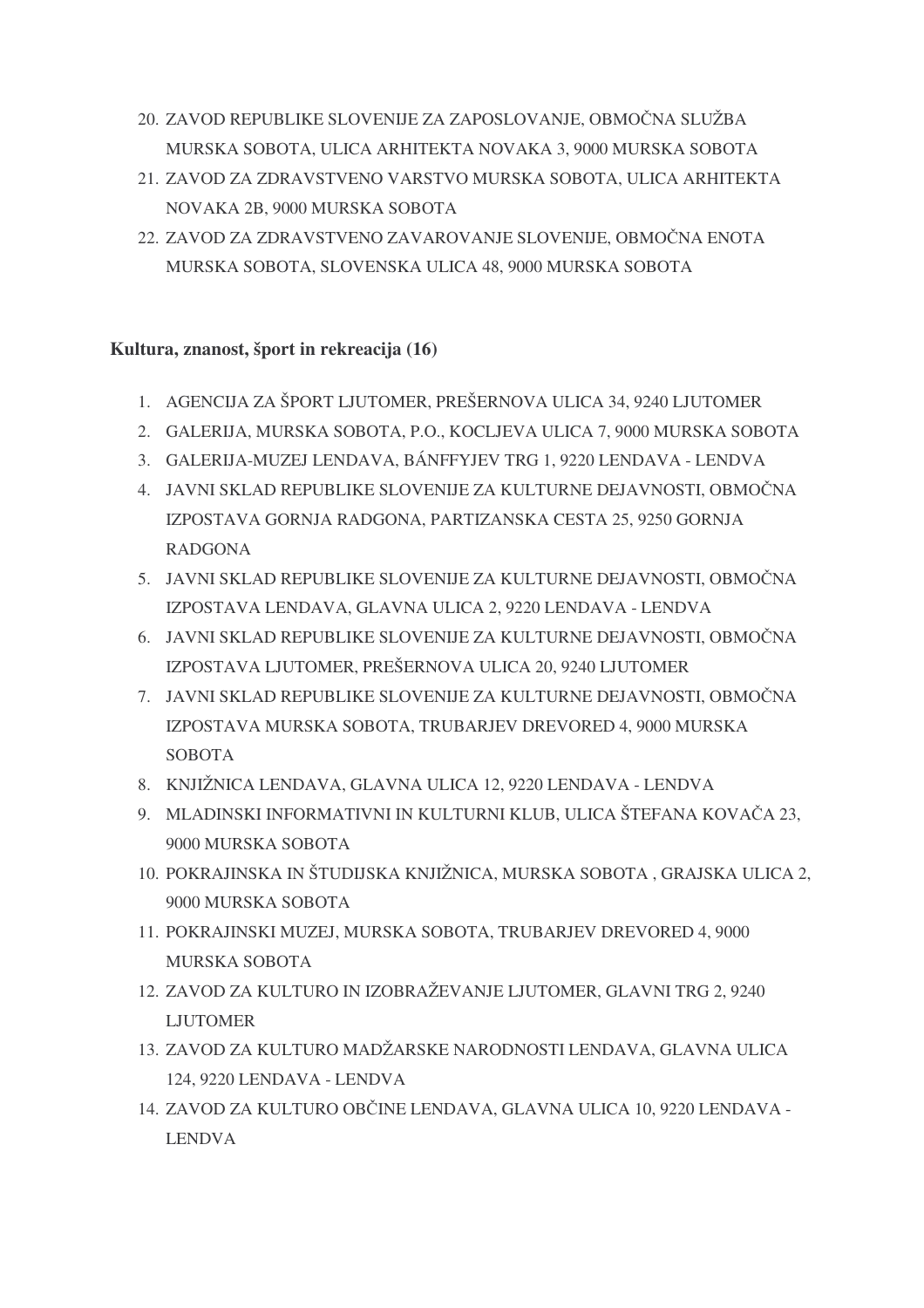- 15. ZAVOD ZA TURIZEM DOBROVNIK, DOBROVNIK 297, 9223 DOBROVNIK V PREKMURJU - DOBRONAK
- 16. ZAVOD ZA UPRAVLJANJE KULTURNE DEDIŠČINE GRAD, GRAD 191, 9264 GRAD

#### **Gospodarstvo (29)**

- 1. CESTNO PODJETJE MURSKA SOBOTA D.D., DRUŽBA ZA VZDRŽEVENJE IN GRADNJO CEST, LENDAVSKA ULICA 64, 9000 MURSKA SOBOTA
- 2. -ISTA NARAVA JAVNO KOMUNALNO PODJETJE D.O.O., TEŠANOVCI 32B, 9226 MORAVSKE TOPLICE
- 3. GOJITVENO LOVIŠČE FAZAN BELTINCI, RAVENSKA CESTA 10, 9231 BELTINCI
- 4. GOSPODARSKA ZBORNICA SLOVENIJE, OBMOČNA ZBORNICA ZA POMURJE, LENDAVSKA ULICA 5A, 9000 MURSKA SOBOTA
- 5. JAVNI STANOVANJSKI SKLAD MESTNE OBČINE MURSKA SOBOTA, KARDOŠEVA ULICA 2, 9000 MURSKA SOBOTA
- 6. JAVNI STANOVANJSKI SKLAD OBČINE GORNJI PETROVCI, GORNJI PETROVCI 31D, 9203 PETROVCI
- 7. JAVNI STANOVANJSKI SKLAD OBČINE LJUTOMER, VRAZOVA ULICA 1,9240 LJUTOMER
- 8. JAVNI STANOVANJSKI SKLAD OBČINE TIŠINA, TIŠINA 4, 9251 TIŠINA
- 9. KMETIJSKO GOZDARSKA ZBORNICA SLOVENIJE, KMETIJSKO GOZDARSKI ZAVOD MURSKA SOBOTA, ULICA ŠTEFANA KOVAČA 40, 9000 MURSKA SOBOTA
- 10. KOMUNA, JAVNO KOMUNALNO PODJETJE BELTINCI D.O.O., MLADINSKA ULICA 2, 9231 BELTINCI
- 11. KOMUNALA, JAVNO PODJETJE D.O.O., KOPALIŠKA ULICA 2, 9000 MURSKA **SOBOTA**
- 12. MURA JAVNO VODNOGOSPODARSKO PODJETJE D.D., PLESE 2, 9000 MURSKA **SOBOTA**
- 13. POŠTA SLOVENIJE D.O.O., POSLOVNA ENOTA MURSKA SOBOTA, TRG ZMAGE 6, 9000 MURSKA SOBOTA
- 14. PÜNGRAD JAVNO KOMUNALNO PODJETJE D.O.O., BODONCI 7, 9265 BODONCI
- 15. RAZVOJNI CENTER LENDAVA, GLAVNA ULICA 54, 9220 LENDAVA LENDVA
- 16. RAZVOJNI CENTER ZA POSPEŠEVANJE MALEGA GOSPODARSTVA MURSKA SOBOTA, TRG ZMAGE 4, 9000 MURSKA SOBOTA
- 17. RAZVOJNI JAVNI SKLAD LENDAVA, GLAVNA ULICA 9, 9220 LENDAVA LENDVA